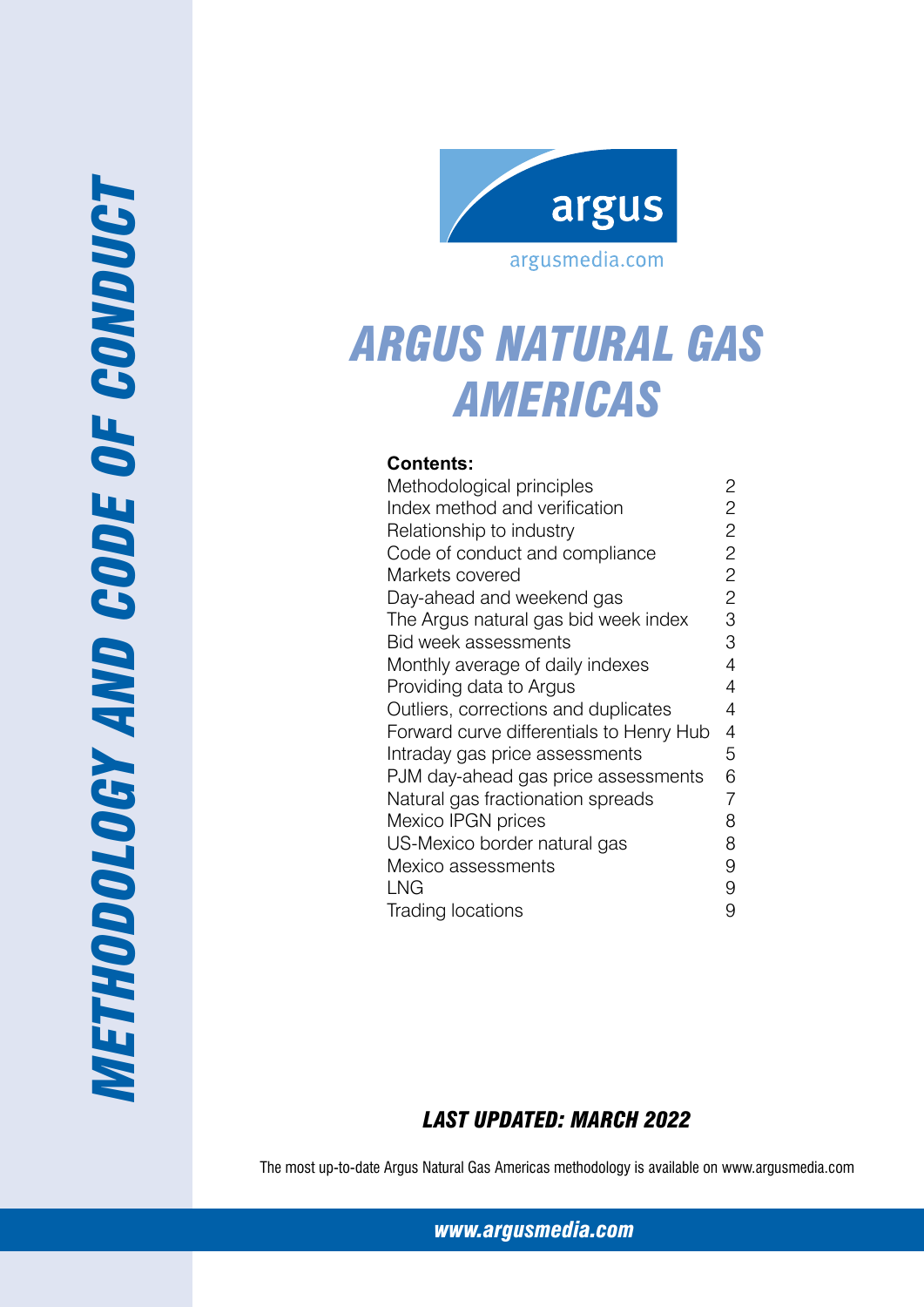## <span id="page-1-0"></span>**Methodological principles**

Argus Media operates a price reporting service that is recognized throughout the world for its impartial, reliable and accurate coverage of key energy commodity markets. *Argus* prices are used extensively in indexes for crude oil and products, as well as other markets such as coal and emissions.

## **Index method and verification**

The Argus Natural Gas Americas (Argus NGA) report covers major traded wholesale natural gas markets and publishes indexes based on reported trades in the following regions of North America: Appalachia, Northeast, Louisiana/Southeast, East Texas, South Texas, Midcontinent, Upper Midwest, Rockies/Northwest, Canada and **Southwest** 

Argus Natural Gas Americas natural gas prices are based on data submitted to Argus voluntarily by the risk-management divisions or non-commercial departments of market participants. As part of the data series for its indexes, Argus will publish the total trade volume, number of transactions, high price, low price, mid-range (defined below) and volume weighted price.

Argus reserves the right to exclude trades from the absolute range of trade should a transaction fall well outside the channel of trade. Trades that deviate by more than three standard deviations from the mean of trades reported for index pricing points will be reviewed by Argus editors for possible exclusion. Data providers may be asked to verify the trade to ensure it was not reported in error.

All data submitted will be treated confidentially and used only to establish the index. The Argus natural gas indexes and the implementation of Argus' price reporting methodologies will be audited at least annually by the company's compliance officer. Argus publishes prices that report and reflect prevailing levels for open-market arms length transactions (please see the [Argus Global Compliance](https://www.argusmedia.com/-/media/Files/governance-and-compliance/global-compliance.ashx?la=en&hash=DB833EADC2BC60A7B262FC13D5E6A4B46CCDAB1E)  [Policy](https://www.argusmedia.com/-/media/Files/governance-and-compliance/global-compliance.ashx?la=en&hash=DB833EADC2BC60A7B262FC13D5E6A4B46CCDAB1E) for a detailed definition of arms length).

Argus will not use subjective judgments to calculate its daily natural gas indexes in the US. Argus currently only incorporates data reported directly to it by market participants. Argus indexes do not include information obtained separately from exchanges.

## **Relationship to industry**

Our methodology has been developed in consultation with the industry to provide a valued service. Argus seeks to report the market in the way it is traded. We do not believe it is our role to change the way that industry participants seek to trade or hedge. Our goal is to develop indexes that are reliable and consistent enough to be used as price benchmarks in spot trade and term contracts. Argus editors and managers understand the needs of our clients for robust price reporting and are willing to discuss our methodology at any time.

## **Code of conduct and compliance**

Argus operates according to the best practices in the publishing field, including editorial integrity, independence and thorough compliance procedures throughout the firm. We want to be the preferred provider by industry participants that are held to equally high standards.

Argus has a code of conduct that applies to all staff. This strict ethics policy can be found on our website at www.argusmedia.com. Included in this policy are restrictions against staff trading in any energy commodity, from trading in any energy related stocks, and guidelines for accepting gifts. Argus also has strict policies regarding central archiving of email and instant messenger communication, maintenance and archiving of notes, and archiving of spreadsheets and trade lists used in the price index formation process.

Any questions about Argus indexes and methodology should be addressed to David Givens on 202-349-2891 (david.givens@argusmedia.com).

## **Markets covered**

Argus Natural Gas Americas publishes index data series for Dayahead and Month-ahead (bid week) supply in North America. A list of trading locations for which indexes are published can be found on our website.

Argus Natural Gas Americas follows the publication schedule available on line at [www.argusmedia.com](https://www.argusmedia.com/).

## **Day-ahead and weekend gas**

Day-ahead indexes are for gas flow the day after the day of publication. On the last day before a weekend, public holiday or other industry-agreed non-trading days, day-ahead indexes also include the weekend, public holiday and/or other industry-agreed nontrading days.

On occasion, particularly around holidays, the market may decide in advance not to conduct normal trade on what would otherwise have been a standard business day. For example, in advance of the 4th of July holiday in 2017, the market decided that Monday, 3 July 2017 would not be a standard trading day, and would effectively be considered part of a four-day holiday weekend.

On such days, Argus Natural Gas Americas is published as usual, but with all day-ahead price assessments and indexes republished unchanged from the previous report.

A day-ahead index will never span different months. In the event the last day of the month falls on a Friday, the day before a holiday or other non-trading day, the balance of the month will be traded on the second to last trading day of the current month, and the first days of the subsequent month will be traded on the last trading day of the current month.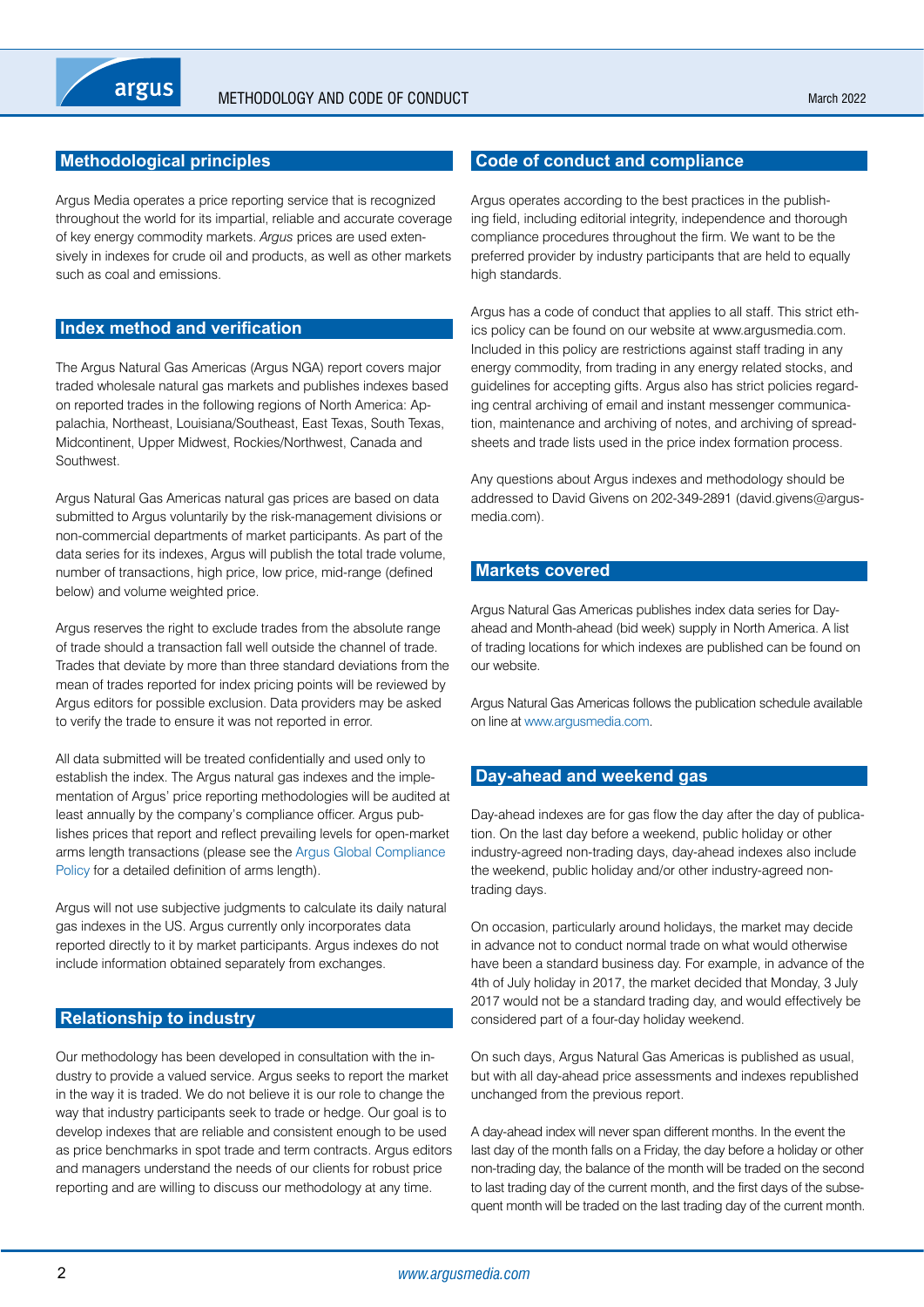<span id="page-2-0"></span>

The day-ahead data series for each index location includes a volumeweighted average price assessment based on trade data received, as well as the low and high trade prices, the number of trades, and the total volume at each index location. When no data is received for an index location, the volume-weighted average price assessment as well as the low and high trade prices will be left blank, and the number of trades and total volume will be published as zero.

#### **Flow-date series**

A separate flow-date series is available to subscribers in a related data file and shows the volume-weighted average only, dated according to flow-date instead of transaction date. This will be a 365-day series, so data will be filled forward from the previous working day for each day of the weekend, public holiday or non-trading day. For Alliance Trading Pool, Westcoast station 2 and Northwest Sumas, a Canadian holiday that is a working day in the US will use data from the previous Canadian working day for the flow-date and day-ahead series, unless liquidity is greater than five trades or 25,000mmBtu, in which case it will be considered a normal trading day.

#### **Calculation method**

Data received from the back offices, risk management and noncommercial divisions of market participants is collated using software developed by Argus to map each company's own nomenclature for the hubs and index locations to a standard naming convention.

Using this data, the volume-weighted index price is calculated by dividing the sum of the product of the total price and volume at each index location by the total volume. In the following, where P represents price and V is volume,

Index price  $=$  (Sum  $(P \times V)$ ) / Sum (V)

The volume weighted price will be rounded to the nearest half cent.

Trades reported in Canadian dollars will be converted to US \$/mmBtu.

#### **Cash basis**

For each day-ahead and bid week volume weighted price, the difference to the Argus Henry Hub volume weighted price will be shown.

#### **Bid week delta**

For each day-ahead volume weighted price, the difference to the corresponding bid week index published on the first working day of the current month will be shown. Where a day-ahead index has no corresponding bid week index or where there was no day-ahead trade N/A will be indicated.

#### **Regional averages**

The regional averages are an arithmetic average of each index in the 10 regions covered in the report. Argus regional averages include groupings of index locations that have a geographic commonality, either as a supply source or market zone. Regional averages that include composite hubs will not be calculated based on both the composite hub and the individual hubs or zones which comprise the composite.

#### **Low/high and mid-range**

The low and high represent the lowest and highest trades of the day, after outliers have been discarded (see below).

The *Argus* mid-range is a determination of the trading range of the day centered on the volume-weighted average. The mid-range spans 50pc of the width of the high and low trade of the day. If not enough transactions are reported at varying prices, the mid-range is set with the high two cents higher than the volume-weighted index price, and the low two cents lower than the volume-weighted index price.

The mid-range is calculated as follows. The difference between the high and low trade is divided by four, producing a quarter of the low/ high spread. The volume-weighted average is rounded to the nearest half-cent. A quarter of the low/high spread is subtracted from and added to the rounded volume-weighted average to produce the low and high of the mid-range.

#### **The Argus natural gas bid week index**

Bid week indexes are based on trading conducted in the last five working days of each month. Transactions comprising bid week indexes are all fixed price trades and any physical basis trades received among market participant data that were conducted in bid week. Physical basis trades will be included for locations generally east of the Rocky Mountains if they are transacted on the first three days of bid week and use the Nymex month-ahead expiration price on the third day of bid week to set the price. These locations are listed in the "Rockies" and "West" sections of the publication and related data feed.

The Argus natural gas bid week index will be published on the first day of delivery, i.e. the first working day after bid week. The bid week index data series includes a volume weighted average midpoint, as well as the high and low, the number of trades and the total volume at each index location. If no transactions are received for an index location, an assessment may be made for the midpoint as well as the high and low. In the event that there is insufficient information to form an assessment, no assessment will be made and the midpoint as well as the high and low will be left blank.

## **Bid week assessments**

In the event that insufficient volume is received at a data point to form an index for the monthly bid week markets, Argus may publish an assessment based upon other market information. Argus will assess the range within which natural gas could have traded, based on bids and offers through bid week, pricing movements at other hubs and index locations, using basis differentials and extensive polling of market participants. In addition to data on physical trades, Argus examines market fundamentals to determine assessments, but initially uses physical market trade data. Argus will clearly indicate where an assessment rather than an index has been published.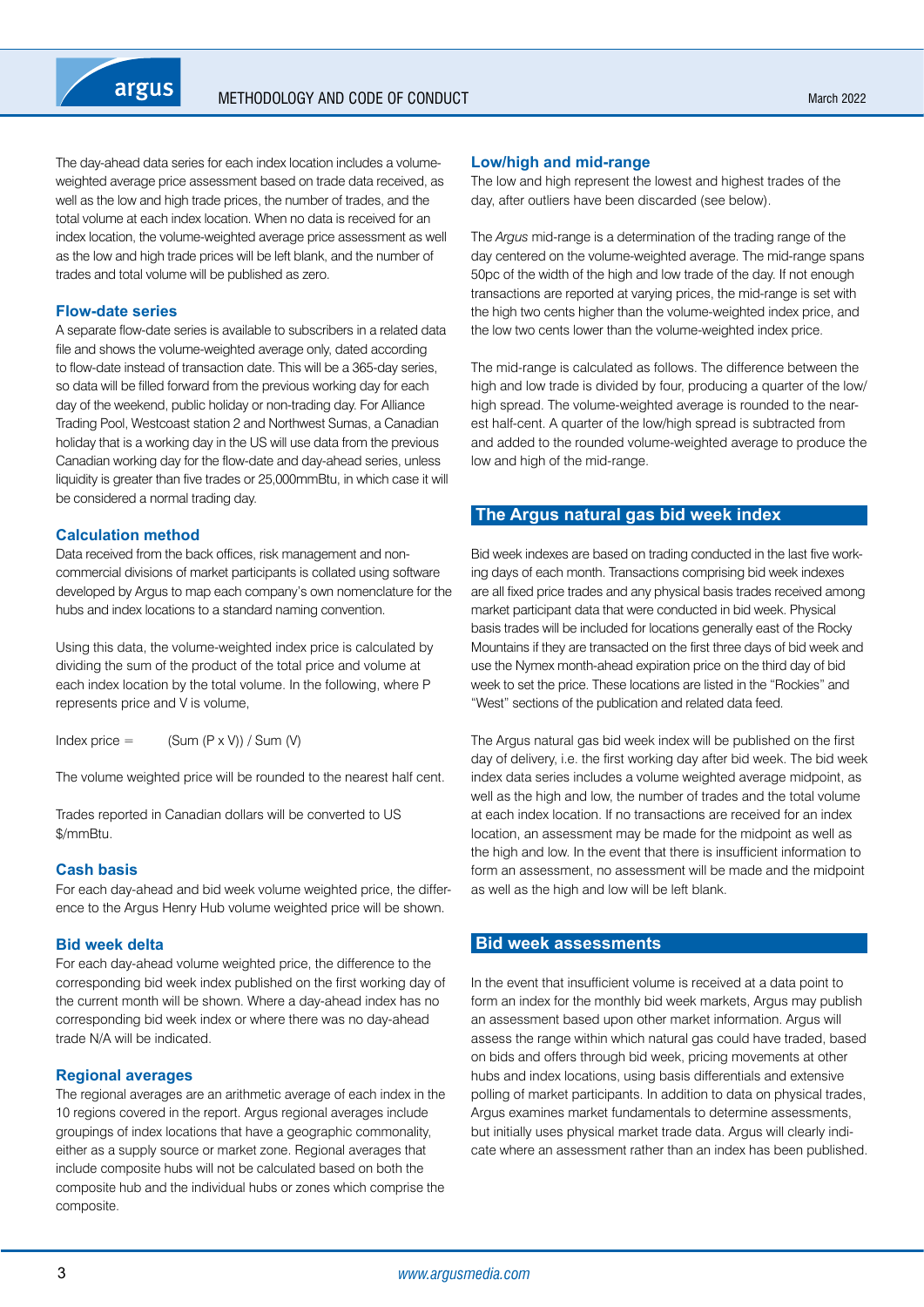## <span id="page-3-0"></span>**Monthly average of daily indexes**

A monthly average of the daily day-ahead indexes will be published on the first working day of the month for the previous month. The monthly average for a given month will be calculated using daily flow-date data gathered each day dated the first day of each month and ending with data from the last date of the month for which the monthly average is being calculated. The monthly average of the Henry Hub basis differential for each daily index location will be published with the outright monthly averages on the first day of each month for the previous month.

## **Providing data to Argus**

Argus requests that data providers submit data from the risk office or non-commercial department separate from the trading floor. Reporting companies should follow the procedures set out below.

- Each transaction should include location of trade, date, beginning and ending flow date, volume, price and whether it was a buy or sell transaction. While Argus understands that many contracts prohibit the disclosure of counterparty information, please indicate the name of the trading platform or broker used, if possible.
- Report all fixed-price transactions, including day-ahead, monthly bid week, balance of month and forward trades. Include all trades whether or not Argus publishes an index for each hub or index location. Send data to gasdeals@argusmedia.com and gasdata@argusdata.com
- Reported trades should refer to deliveries into the pipeline on a dry basis and should specify the receipt point.
- Day-ahead trades include all trades done for delivery through the following business day, before the NAESB (North American Energy Standards Board) nominations deadline. Dayahead trade data should be sent to Argus by 4 p.m. Eastern Prevailing Time daily.
- Monthly bid week trades include all transactions done on the last five working days of a month for delivery the following month. Include any physical basis trades done on the first three days of bid week and settled with the price of Nymex month-ahead gas at the end of the third day. Bid week data should be sent by 6 p.m. Eastern Prevailing Time on the first four days of bid week and 2 p.m. Eastern Prevailing Time on the last day of bid week, or all five days of bid week data can be sent in one e-mail on the last day.
- Any balance of month transactions should be clearly marked as to their flow dates.
- Forward trades should indicate clearly if they are physical or financial.
- Provide the name and contact information for at least two representatives from the reporting office who can answer questions about the data submitted.
- Report complete data, advising Argus as soon as possible of any omissions or errors.

## **Outliers, corrections and duplicates**

Trades that deviate by more than three standard deviations from the mean of trades reported for index pricing points will be reviewed by Argus editors for possible exclusion. Under certain conditions, trades that deviate from the mean by more than two standard deviations may also be excluded based on skewness, kurtosis and volumetric information. Another exclusion criterion is whether an outlier is further away from the next trade than the range of all the other trades.

Argus will not accept additional trade data submitted after the cut-off times listed above. Only errors in the index resulting from mistakes in data that are part of the original data-set for the day that are later corrected will be accepted in a possible re-calculation of the index. Argus will on occasion publish corrections to price indexes after the publication date. We will correct errors that arise from clerical mistakes, calculation error, or a misapplication of our stated methodology.

If transaction information is submitted in error, and the company submitting informs Argus of the error within one week of the original submission, Argus will make best efforts to correct the price data. After one week, Argus will review both the material effect that the correction will have on the price data and the amount of time that has elapsed from the date of the published price data before deciding whether to issue a correction. If correcting the error will not make a significant difference to the published figures, a correction will not be issued. In all cases, Argus should be made aware of any errors in data submitted.

A significant error is deemed to be one that has a price impact of greater than 2pc from the published index price that was reported within one week of the trade date for a liquid trading point. For errors reported later than one week or at less liquid trading points, a senior Argus official or editor will decide whether the error is significant based on other factors including: the absolute price change, whether the error affected the range of the day, how many counterparties are affected and the impact on volume. Errors reported more than one month after the transaction date will not be considered without evidence of significant inaccuracies in the Argus data series if the mistake is not rectified.

If the index changes by more than 2pc, all data that changes as a result of the correction including high/low, mid-range, volume and number of trades will be corrected and a notice published in the pdf report and sent to data subscribers.

#### **Double counting**

Because few data contributors provide counterparty information, Argus indexes may include both sides of the same transaction. If the industry starts reporting more counterparty information, Argus will be in a better position to remove duplicate trades from indexes.

## **Forward curve differentials to Henry Hub**

See the [Argus North American Natural Gas Forward Curves meth](https://www.argusmedia.com/-/media/Files/methodology/argus-north-american-natural-gas-forward-curves.ashx)[odology](https://www.argusmedia.com/-/media/Files/methodology/argus-north-american-natural-gas-forward-curves.ashx).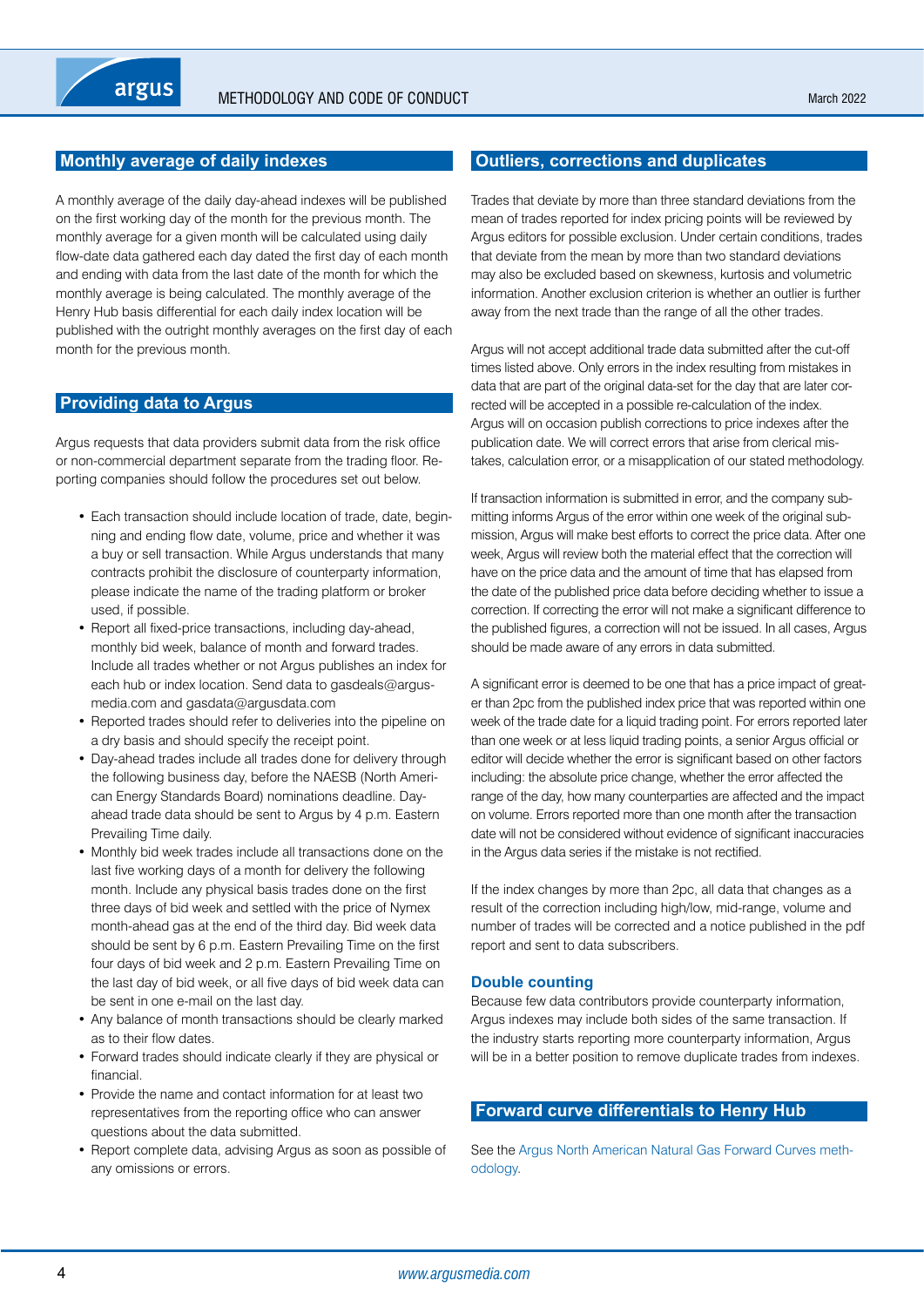## <span id="page-4-0"></span>**Intraday gas price assessments**

Argus intraday gas price assessments are the marginal cost of natural gas for a typical gas-fired power generator during three sameday dispatch periods.

Argus calculates these prices assuming zero profit margin for generators, using the variable operating costs and the heat rate of the generator and using zonal hourly dispatch electricity prices from the PJM Interconnection.

Argus calculates intraday gas prices for three discrete periods and for three calculated heat rates.

## **Time periods**

Argus publishes prices for three time periods:

- **• 24-hour:** 00:00-24:00 ET
- **• Intraday 1 (ID1):** 15:00-24:00 ET
- **• Intraday 2 (ID2):** 19:00-24:00 ET

Argus calculates period electricity prices for each zone as the arithmetic average of PJM zonal hourly dispatch prices during each of the three gas scheduling periods — 24-hour, ID1 and ID2.

#### **Heat rates**

The operational characteristics of each gas-fired generator are reviewed and updated at least quarterly by consulting industry sources.

The heat rate of each individual natural gas-fired generator, in combination with the installed capacity of each, is used to determine low and high heat rates and a capacity-weighted average gas heat rate for each of the PJM zones and pipeline hubs for the most recent quarter available. The heat rates are updated at least quarterly.

#### **Variable costs**

Three different variable costs are also calculated for each power network zone or gas hub for each hour by combining non-fuel operating costs and emissions costs:

- **• Gas cost for low heat rate:** the cost of gas based on the lowest heat rate from the last calendar quarter per zone
- **• Gas cost for high heat rate:** the cost of gas based on the highest heat rate from the last calendar quarter per zone
- **• Weighted average heat rate gas costs:** the cost of gas based on the weighted average heat rate for each zone

#### **Electricity zone gas price assessments**

For each calendar day, Argus publishes nine prices for each zone where gas-fired generators are located:

- **24-hour:** lowest generator gas price, highest generator gas price, gas price at the capacity-weighted average heat rate
- **Intraday 1 (ID 1):** lowest generator gas price, highest generator gas price, gas price at the capacity-weighted average heat rate

**• Intraday 2 (ID 2):** lowest generator gas price, highest generator gas price, gas price at the capacity-weighted average heat rate

Prices are published as at the burnertip of the power station.

For each zone, Argus averages the hourly LMP electricity prices during the three time periods — 24-hour, ID1 and ID2 — subtracts the variable costs and divides each of the resulting three prices by the lowest, highest and capacity-weighted average heat rates for the zone.

#### **Pipeline hub price assessments**

Argus calculates intraday pipeline hub prices with information from generators associated with each hub based on geographic proximity to the hub definitions of Argus day-ahead indices described below. Intraday prices for the Indiana Nipsco pipeline hub are associated with the Chicago Nipsco day-ahead index.

For each calendar day, Argus will publish nine prices for each pipeline hub where gas-fired generators are located:

- **24-hour:** lowest generator gas price, highest generator gas price, gas price at the capacity-weighted average heat rate
- **Intraday 1 (ID 1):** lowest generator gas price, highest generator gas price, gas price at the capacity-weighted average heat rate
- **• Intraday 2 (ID 2):** lowest generator gas price, highest generator gas price, gas price at the capacity-weighted average heat rate

Prices are as at the pipeline hub location.

Hourly prices are calculated for each generator as the operating cost for the associated zone, divided by the heat rate for the generator, less the various costs for transporting gas to the burner tip of the power plant from the nearest liquid hub.

Only hourly generator prices at or above a historical delivered price threshold will be used for the calculation of intraday pipeline hub price assessments. If all hourly generator prices for all generators in a pipeline hub are below the historical delivered price threshold during a period, no prices will be published for that period. The delivered price threshold will be reviewed annually.

**Low and high:** the lowest and highest generator prices in each pipeline hub for each period — 24-hour, ID1 and ID2 — calculated as arithmetic averages of the hourly generator prices during each period.

**Capacity-weighted average:** the capacity-weighted average price for each pipeline hub for each period – 24-hour, ID1 and ID2 calculated as an arithmetic average of hourly pipeline hub capacityweighted average prices, using the hourly generator prices and total generation capacity for generators associated with the hub.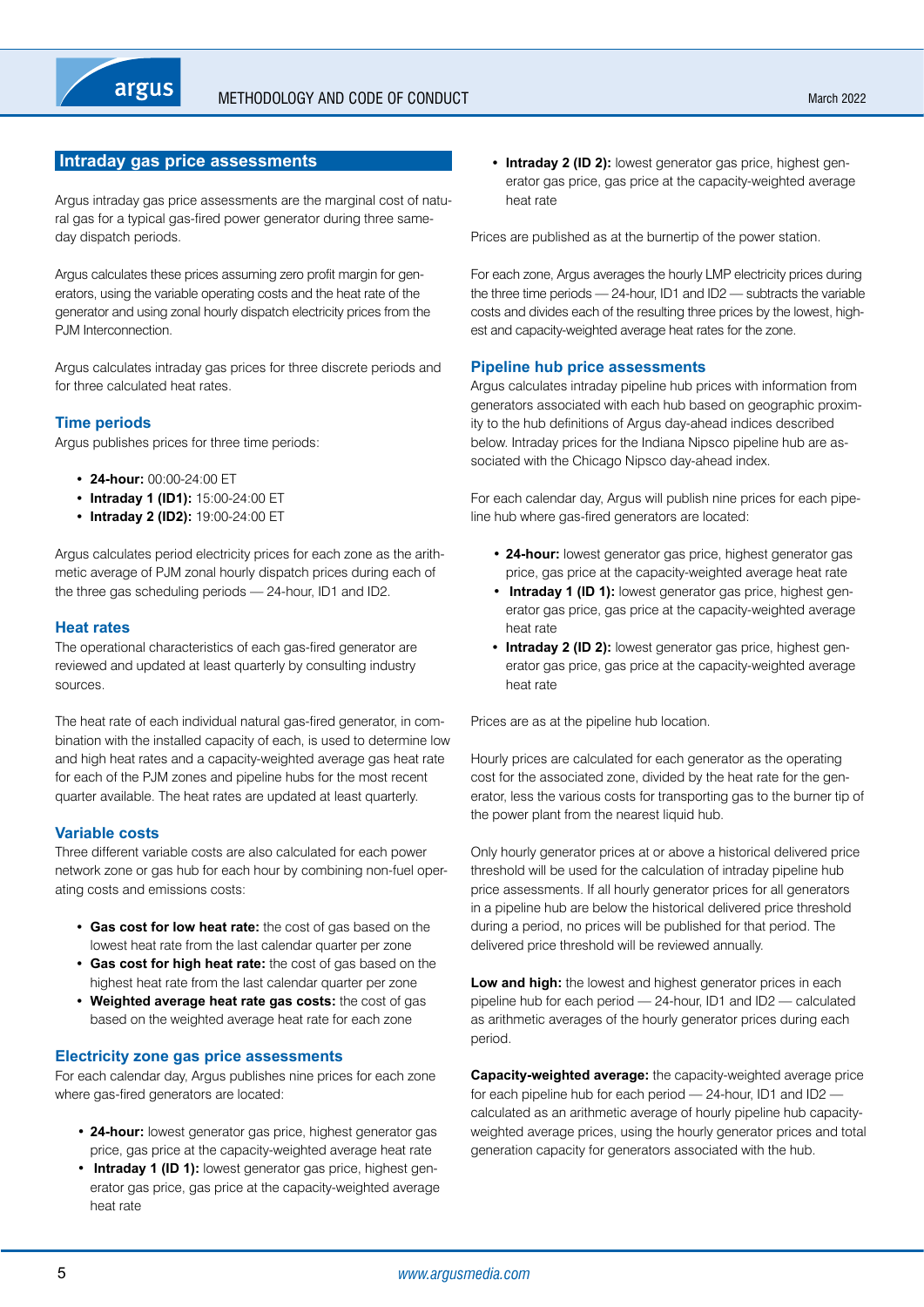## <span id="page-5-0"></span>**Markets covered**

#### **PJM zones**

- Allegheny Power (APS)
- American Electric Power (AEP)
- Atlantic City Electric (AECO)
- American Transmission Service (FE)
- Baltimore Gas and Electric (BGE)
- Commonwealth Edison (ComEd)
- Dayton Power and Light (DAY)
- Delmarva Power and Light (DPL)
- Duke Energy Ohio and Kentucky (DUK)
- Duquesne Lighting (DUQ)
- East Kentucky Power Cooperative (EKPC)
- Jersey Central Power and Light (JC)
- Metropolitan Edison (ME)
- PECO Energy (PE)
- Pennsylvania Electric (PN)
- PPL Electric Utilities (PPL)Potomac Electric Power (PEP)
- Public Service Electric & Gas (PSE&G)
- Rockland Electric (RECO)
- UGI Utilities (UGI)
- Virginia Electric Power (VAP)

#### **Pipeline hubs**

- Chicago Citygates
- Col Gas, Appalachia
- Cove Point supply
- Eastern Gas Transmission, South Point
- Chicago Nipsco
- TETCO M-2 receipts
- TETCO M-3
- TGP zone 4 Marcellus
- TGP Zone 5 200 line delivered
- Leidy Line
- Transco zone 5 North
- Transco zone 6 non-NY
- Transco zone 6 non-NY North
- Transco zone 6 NY

#### **Publication timing**

Argus publishes intraday gas prices daily in accordance with the publishing schedule. Prices are published electronically for each calendar day since the previous publication day. Only prices for the previous publication day will be published in the Argus Natural Gas Americas pdf report.

## **PJM day-ahead gas price assessments**

Argus PJM day-ahead gas price assessments are the marginal cost of natural gas for a typical gas-fired power generator during the next day's 24-hour dispatch period.

Argus calculates these prices assuming zero profit margin for generators, using the variable operating costs and the heat rate of each generator and zonal hourly day-ahead dispatch electricity prices from the PJM Interconnection.

## **Time periods**

Argus publishes prices for the time period:

• 24-hour: 00:00-24:00 ET

Argus calculates electricity prices for each zone as the arithmetic average of PJM zonal hourly day-ahead dispatch prices as awarded for the next day's 24-hour power dispatch cycle.

#### **Heat rates**

The operational characteristics of each gas-fired generator are reviewed and updated at least quarterly by consulting industry sources.

The heat rate of each individual natural gas-fired generator, in combination with the installed capacity of each, is used to determine low and high heat rates and a capacity-weighted average gas heat rate for each of the PJM zones and pipeline hubs for the most recent quarter available. The heat rates are updated at least quarterly.

#### **Variable costs**

Three different variable costs are also calculated for each power network zone or gas hub for each hour by combining non-fuel operating costs and emissions costs:

- **Gas cost for low heat rate:** the cost of gas based on the lowest heat rate from the last calendar quarter per zone
- **Gas coast for high heat rate:** the cost of gas based on the highest heat rate from the last calendar quarter per zone
- **Weighted average heat rate gas costs:** the cost of gas based on the weighted average heat rate for each zone

#### **Electricity zone gas price assessments**

For each calendar day, Argus publishes three prices for each zone where gas-fired generators are located:

- Lowest generator gas price
- Highest generator gas price
- Gas price at the capacity-weighted average heat rate

Prices are published as at the burnertip of the power generator.

For each zone, Argus averages the hourly LMP electricity prices during the next-day 24-hour period, subtracts the variable costs and then divides each of the resulting three prices by the lowest, highest and capacity-weighted average heat rates for the zone.

#### **Pipeline hub price assessments**

Argus calculates next day pipeline hub prices with information from generators associated with each hub based on geographic proximity to the hub definitions of the Argus day-ahead indices described below. Day-ahead prices for the Indiana Nipsco pipeline hub are associated with the Chicago Nipsco day-ahead index.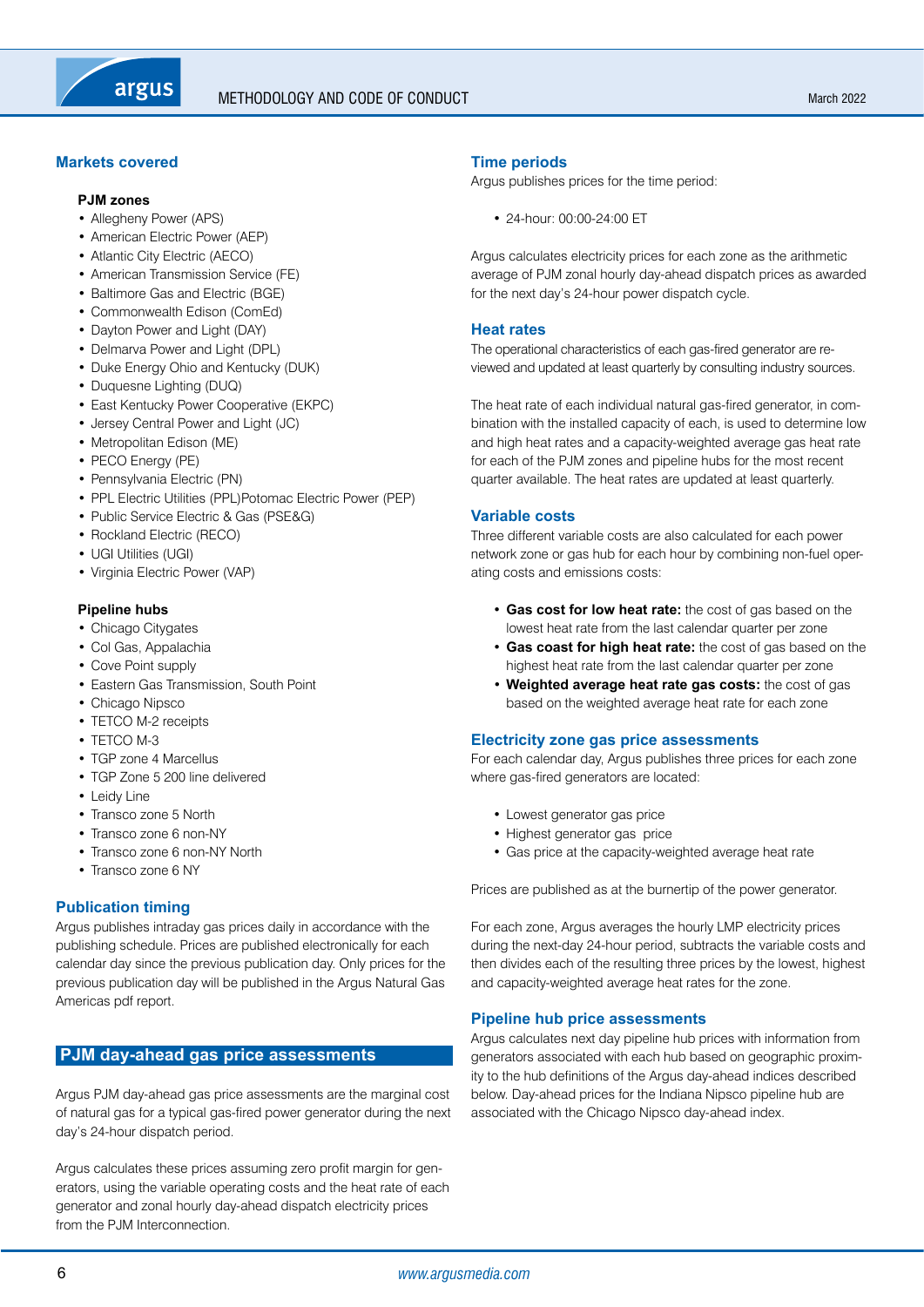<span id="page-6-0"></span>

## Methodology and code of conduct

For each calendar day, Argus will publish three prices for each pipeline hub where gas-fired generators are located:

- Lowest generator gas price
- Highest generator gas price
- Gas price at the capacity-weighted average heat rate

Prices are as at the pipeline hub location.

Hourly prices are calculated for each generator as the operating cost for the associated zone, divided by the heat rate for the generator, less the various costs for transporting gas to the burner tip of the power plant from the nearest liquid hub.

Only hourly generator prices at or above a historical delivered price threshold will be used for the calculation of day- ahead pipeline hub price assessments. If all hourly generator prices for all generators in a pipeline hub are below the historical delivered price threshold during a period, no prices will be published for that period. The delivered price threshold will be reviewed annually.

**Low and high:** the lowest and highest generator prices in each pipeline hub for the 24-hour period, calculated as arithmetic averages of the hourly generator prices during the 24-hour period.

**Capacity-weighted average:** the capacity-weighted average price for each pipeline hub for the 24-hour period, calculated as an arithmetic average of hourly pipeline hub capacity- weighted average prices, using the hourly generator prices and total generation capacity for generators associated with the hub.

## **Markets covered**

#### **PJM zones**

- Allegheny Power (APS)
- American Electric Power (AEP)
- Atlantic City Electric (AECO)
- American Transmission Service (FE)
- Baltimore Gas and Electric (BGE)
- Commonwealth Edison (ComEd)
- Dayton Power and Light (DAY)
- Delmarva Power and Light (DPL)
- Duke Energy Ohio and Kentucky (DUK)
- Duquesne Lighting (DUQ)
- East Kentucky Power Cooperative (EKPC)
- Jersey Central Power and Light (JC)
- Metropolitan Edison (ME)
- PECO Energy (PE)
- Pennsylvania Electric (PN)
- PPL Electric Utilities (PPL)Potomac Electric Power (PEP)
- Public Service Electric & Gas (PSE&G)
- Rockland Electric (RECO)
- UGI Utilities (UGI)
- Virginia Electric Power (VAP)

#### **Pipeline hubs**

- Chicago Citygates
- Col Gas, Appalachia
- Cove Point supply
- Eastern Gas Transmission, South Point
- Chicago Nipsco
- TETCO M-2 receipts
- TETCO M-3
- TGP zone 4 Marcellus
- TGP Zone 5 200 line delivered
- Leidy Line
- Transco zone 5 North
- Transco zone 6 non-NY
- Transco zone 6 non-NY North
- Transco zone 6 NY

## **Publication timing**

Argus publishes PJM day-ahead gas prices daily in accordance with the publishing schedule. Prices are published electronically for each calendar day since the previous publication day. Only prices for the previous publication day will be published in the Argus Natural Gas Americas print report. Prices for all calendar days can be found on Argus Direct.

## **Natural gas fractionation spreads**

Fractionation spreads represent the difference between the value of natural gas and the value of natural gas liquids (NGLs) that will result from the fractionation process. Because the price of these commodities is specific for given locations, the spreads are created for the hubs of Mont Belvieu, Texas, and Conway, Kansas.

The daily *Argus* prices for ethane, propane, normal butane, isobutane and natural gasoline are used for the Mont Belvieu spread. The prices for the ethane-propane mix, propane, normal butane, iso-butane and natural gasoline are used for the Conway spread. For further information on *Argus* NGL prices, please see the [Argus](https://www.argusmedia.com/-/media/Files/methodology/argus-ngl-americas.ashx)  [NGL Americas methodology](https://www.argusmedia.com/-/media/Files/methodology/argus-ngl-americas.ashx).

Gross heating value as described in the document *Table of Physical Properties for Hydrocarbons and other Compounds of Interest to the Natural Gas Industry* (published by the Gas Processors Association of America) is used to determine the value of each NGL. The price of the NGL is divided by the gross heating value to produce the value of the NGL in US\$/mmBtu.

The amount of energy lost in fractionating gas to its liquid components is called the shrink. To calculate this, a natural gas price is multiplied by the thermal conversion. For Conway, the gas price is the Argus NGPL Midcontinent daily index. If this index is not published for a given day, the index for Panhandle Oklahoma mainline will be used. For Mont Belvieu, the gas price is the Argus Houston Ship Channel. If this index is not published for a given day, the index for Katy Hub will be used.

A margin results in subtracting the shrink from the NGL price in mmBtus. That is the fractionation spread, or value of making a component NGL from natural gas. The spread is also converted to US¢/gallon.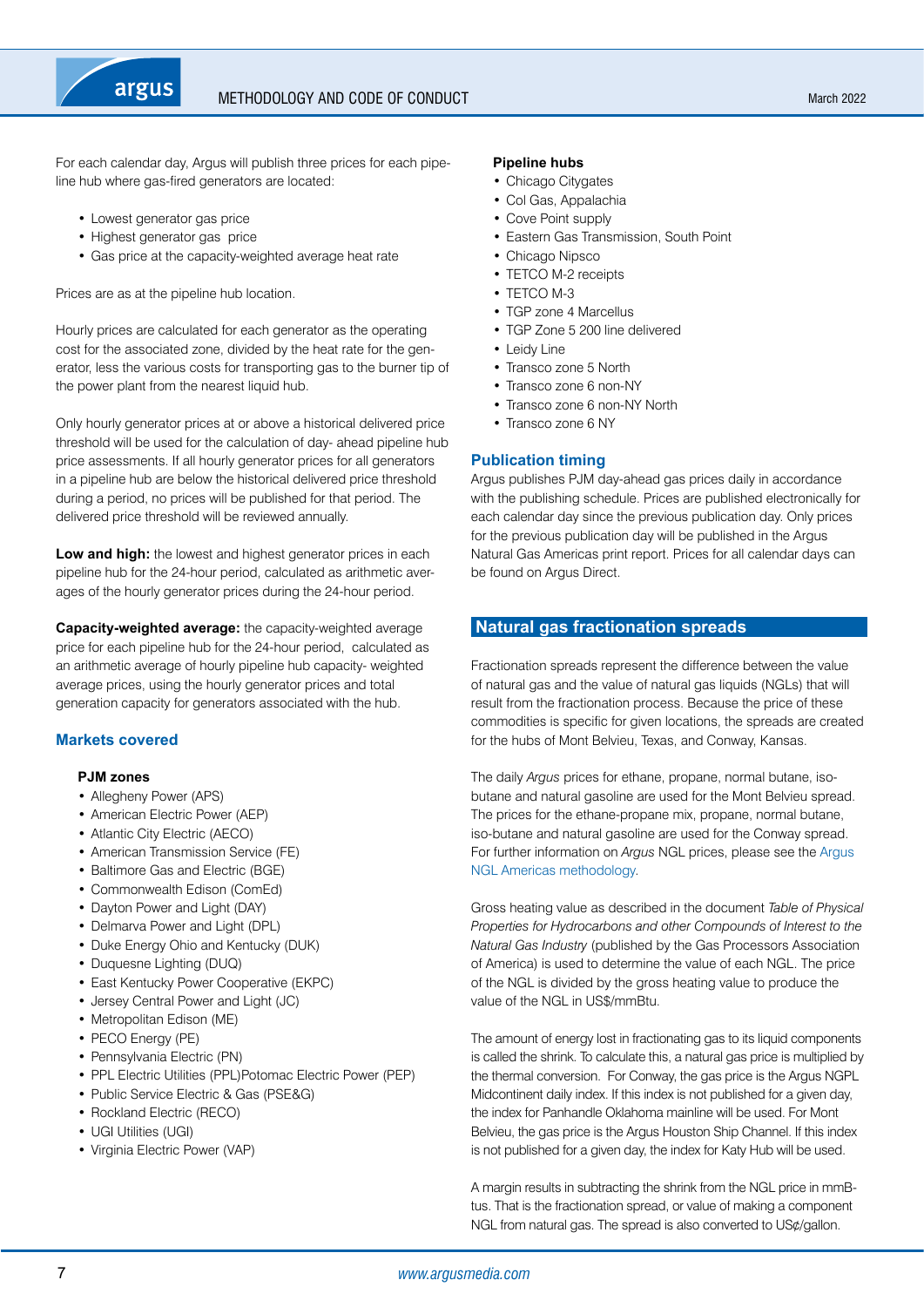<span id="page-7-0"></span>To calculate a fractionation spread for a hypothetical barrel of NGLs, each NGL is weighted per its proportional composition of the barrel, and their values added together.

#### The proportions are:

| <b>Mont Belvieu</b>      |       |
|--------------------------|-------|
| Ethane non-LST           | 41.5% |
| Propane non-LST          | 28%   |
| Normal butane non-LST    | 7%    |
| Iso-butane non-LST       | 10%   |
| Natural gasoline non-LST | 13.5% |

| <b>Conway</b>      |       |
|--------------------|-------|
| Ethane-propane mix | 41.5% |
| Propane            | 28%   |
| Normal butane      | 7%    |
| Iso-butane         | 10%   |
| Natural gasoline   | 13.5% |

These figures were updated on August 10, 2012 based on EIA 2011 natural gas plants field production figures\*. The previous values were: ethane (for Conway, ethane-propane mix) 36.5pc; propane, 31.8pc; normal butane, 11.2pc; iso-butane, 6.2pc and natural gasoline 14.3pc.

The combined shrink is calculated by adding together the amount of energy lost in fractionating the gas into each NGL. Subtracting the combined shrink from the combined value of NGLs in the barrel produces a per barrel fractionation spread. The spread per barrel is expressed in US\$/mmBtu and US¢/gallon.

#### *\*[http://www.eia.gov/dnav/pet/pet\\_pnp\\_gp\\_dc\\_nus\\_mbbl\\_m.htm](http://www.eia.gov/dnav/pet/pet_pnp_gp_dc_nus_mbbl_m.htm)*

## **Mexico IPGN prices**

Argus republishes monthly natural gas reference indexes for the six regions of Mexico as defined by the Mexican Energy Regulatory Commission (CRE) and calculated using a methodology determined by the CRE using buy-sell transaction data submitted to it by marketers in a given month. The regions were determined by offer patterns, infrastructure, tariffs, flows, completed pipeline projects and deals that have been done.

The CRE has obligated permit holders for hydrocarbon sales to provide the transaction information for a given month no later than ten days after the start of the next month. The resulting indexes are published by the CRE around the fifth business day after the fifteenth business day of the month.

Argus republishes prices for:

- Region I: Baja California, Sonora, Sinaloa
- Region II: Chihuahua, Coahuila, Durango
- Region III: Nuevo León, Tamaulipas
- Region IV: Aguascalientes, Colima, Jalisco, Zacatecas
- Region V: Ciudad de México, Estado de México, Hidalgo, Guanajuato, Guerrero, Michoacán, Morelos, Puebla, Querétaro, San Luis Potosí, Tlaxcala

• Region VI: Campeche, Chiapas, Oaxaca, Quintana Roo, Tabasco, Veracruz, Yucatán

The CRE aggregates the trading data for each region to create a regional average, and also creates a national index that is also republished by Argus. All CRE regional indexes are volume-weighted averages with a formula that is the same as that used by Argus for North American gas indexes as described in this methodology. The CRE, however, excludes from its index calculations trades at prices more than three deviations from the average.

## **US-Mexico border natural gas**

Argus publishes prices for natural gas at certain areas on the U.S.-Mexico border. Prices are calculated by adding relevant daily volume-weighted transportation costs to daily prices at the nearest market centers in the US.

Transportation costs are calculated for each location as a volumeweighted average of capacity release costs — a shipper's firm capacity resold to another party on either a temporary or permanent basis — and maximum tariff transportation costs. Argus calculates the capacity release transportation cost for scheduled volumes up to the total released capacity at each location using transactions disclosed on the public electronic bulletin boards of pipelines regulated by the Federal Energy Regulatory Commission (FERC).

The transportation cost calculations assume released capacity volumes are always the first to flow. Where capacity release transactions do not exist, or for scheduled volumes exceeding the total released capacity, Argus calculates the transportation costs as the maximum tariff transportation costs. Argus calculates the maximum tariff transportation costs by combining the fuel charge, the commodity charge and the demand charge for firm transportation, also called the reservation rate, where applicable and available. These charges are sourced from tariffs filed at the Texas Railroad Commission or at FERC.

Argus uses scheduled flow information for the most recent evening nomination cycle obtained from electronic bulletin boards of interstate pipelines and the Mexican government. If evening cycle flow information is unavailable for any day, data from the most current nomination cycle available will be used.

#### **South Texas-Mexico**

Calculated daily by adding the Argus South Texas regional average price to the weighted average of transportation costs based on scheduled volumes being shipped to six pipeline border crossings in Texas.

**Intrastate pipelines:** Kinder Morgan Border to McAllen, Kinder Morgan Texas to Roma and NetMexico to Rio Grande. Argus uses the commodity charge and demand charge in tariffs filed by these pipelines at the Texas Railroad Commission to calculate the maximum tariff transportation costs.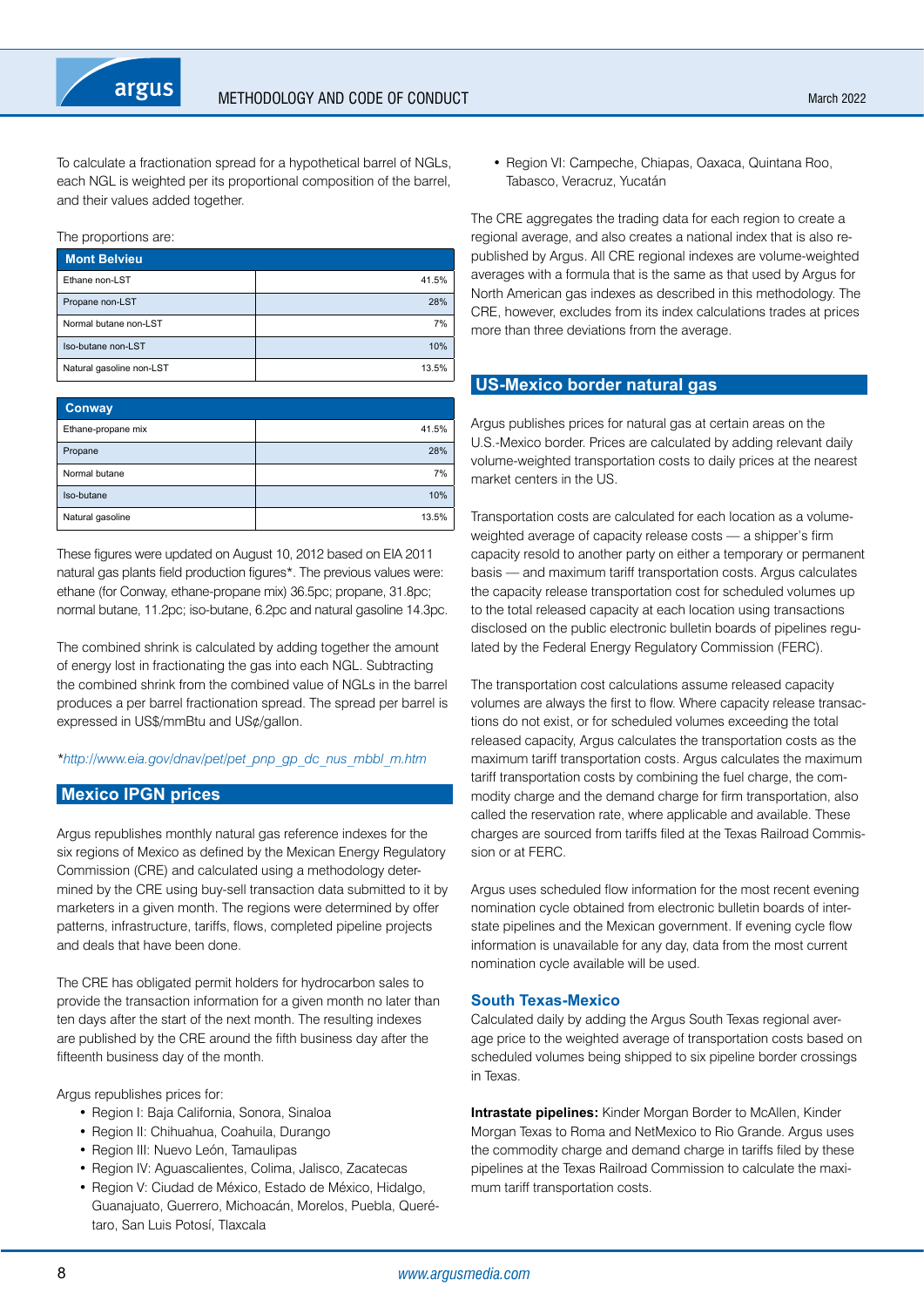<span id="page-8-0"></span>**Interstate pipelines:** Tennessee Gas Pipeline to Alamo and to Rio Bravo, and Texas Eastern Transmission to Hidalgo. Argus uses the fuel charge, commodity charge and demand charge in tariffs filed by these pipelines at FERC to calculate the maximum tariff transportation costs.

#### **West Texas-Arizona-Mexico**

Calculated daily by adding the Argus Permian Basin day-ahead price to the weighted average of transportation costs for scheduled volumes shipping on El Paso Natural Gas to Douglas, Arizona, on Sierrita Gas Pipeline to Sasabe, Arizona and on El Paso Samalayuca lateral to Clint, Texas. For each location, Argus uses the fuel charge, commodity charge and demand charge in tariffs filed by these pipelines at FERC to calculate the maximum tariff transportation costs.

#### **California-Mexico**

Calculated daily by adding the Argus SoCal Gas Co price to the weighted average of transportation costs for scheduled volumes shipping on North Baja pipeline to a crossing point near Ogilby, California. Argus uses the fuel charge, commodity charge and demand charge in tariffs filed by this pipeline at FERC to calculate the maximum tariff transportation costs.

#### **Mexico assessments**

Argus publishes assessments for three locations in Mexico by adding transportation costs to prices at the US-Mexico border.

Transportation tariffs are published by the Sistransgas system operator or in the Daily Official Journal of the Federation of the United States of Mexico.

#### **Los Ramones**

The price of gas delivered from the NET Mexico Pipeline in the US to the Los Ramones point at the end of Phase I of the Los Ramones pipeline in Nuevo Leon state. Calculated as the Argus South Texas-Mexico assessment plus the Sistrangas tariff for firm transportation on the Los Ramones Phase I pipeline. The low is set 5¢/mn Btu below the calculated value and the high 5¢/mn Btu above the calculated value.

#### **El Encino**

The price of gas delivered in the El Encino area in the state of Chihuahua, Mexico, where several pipelines serve end-users and power plants.

Regional pipelines are operated as part of the national Sistransgas system operator or are operated independently, each with its own tariff.

The index is calculated using combinations of Argus regional gas price assessments and the cost of shipment along four routes from west Texas and six routes from south Texas. The west Texas routes typically produce lower delivered prices than the south Texas routes and the assessment is typically published as the lowest and highest of the four west Texas routes. When one or more of the south Texas routes produces a lower price, the assessment is published as the lowest and fourth-lowest of the 10 calculated delivered prices.

#### **Baja California**

The price of gas delivered to the Mexican state of Baja California. The minimum and maximum values of four transportation routes are used for the low and high of the range, and the assessment price is the median value.

## **LNG**

Argus Natural Gas Americas includes daily and monthly-average delivered US Boston Harbor LNG prices. See the [Argus LNG Daily](https://www.argusmedia.com/-/media/Files/methodology/argus-lng-daily.ashx)  [methodology](https://www.argusmedia.com/-/media/Files/methodology/argus-lng-daily.ashx).

## **Trading locations**

## **Appalachia**

#### Col Gas, Appalachia (daily and bid week)

Deliveries into Columbia Gas Transmission pipeline north of Leach, Kentucky. Included are TCO Interruptible Paper Pool and TCO Segmentation Pool. Although the pipeline's definition of the pool is west of the Lanham compressor station in Kanawha County, West Virginia, gas traded at this virtual point can be delivered as far north as western New York.

#### Eastern Gas Transmission, North Point (daily and bid week)

The North Point on Eastern Gas Transmission is an area designated as being north of the Valley Gate, Pennsylvania, junction in Armstrong County, Pennsylvania, proceeding north and east into New York state crossing the Hudson River and terminating in Rensselaer County, near Albany, Troy and Schenectady, New York.

#### Eastern Gas Transmission, South Point (daily only)

The South Point index for daily business comprises deliveries south of the Valley Gate, Pennsylvania, junction on two Eastern Gas Transmission pipelines originating in West Virginia and Ohio.

#### Leidy Line (daily and bid week)

Receipts downstream of the Leidy/Wharton storage facilities in Clinton and Potter counties in Pennsylvania to Station 505 in Hunterdon County, New Jersey. This index does not include transactions at Leidy at interconnects with Columbia Gas Transmission, Eastern Gas Transmission, National Fuel Gas Supply, Texas Eastern Transmission and Transcontinental Gas Pipeline, which are included in the Leidy Hub index.

#### Millennium receipts (daily and bid week)

Receipts into Millennium Pipeline downstream of the Corning compressor station in Steuben County, New York, and upstream of the Ramapo interconnect in Rockland County, New York.

#### TGP station 313 (daily only)

Receipts within Tennessee Gas Pipeline's zone 4 300 line west of compressor station 315 in Tioga County, Pennsylvania, up to but not including the compressor station 219 in Mercer County, Pennsylvania. The index includes portion of Line 300 from station 313 in Potter County, Pennsylvania to the border with New York state.

## TGP zone 4 Marcellus (daily and bid week)

Includes receipts in Pennsylvania on the 300 line between compressor stations 315 and 321.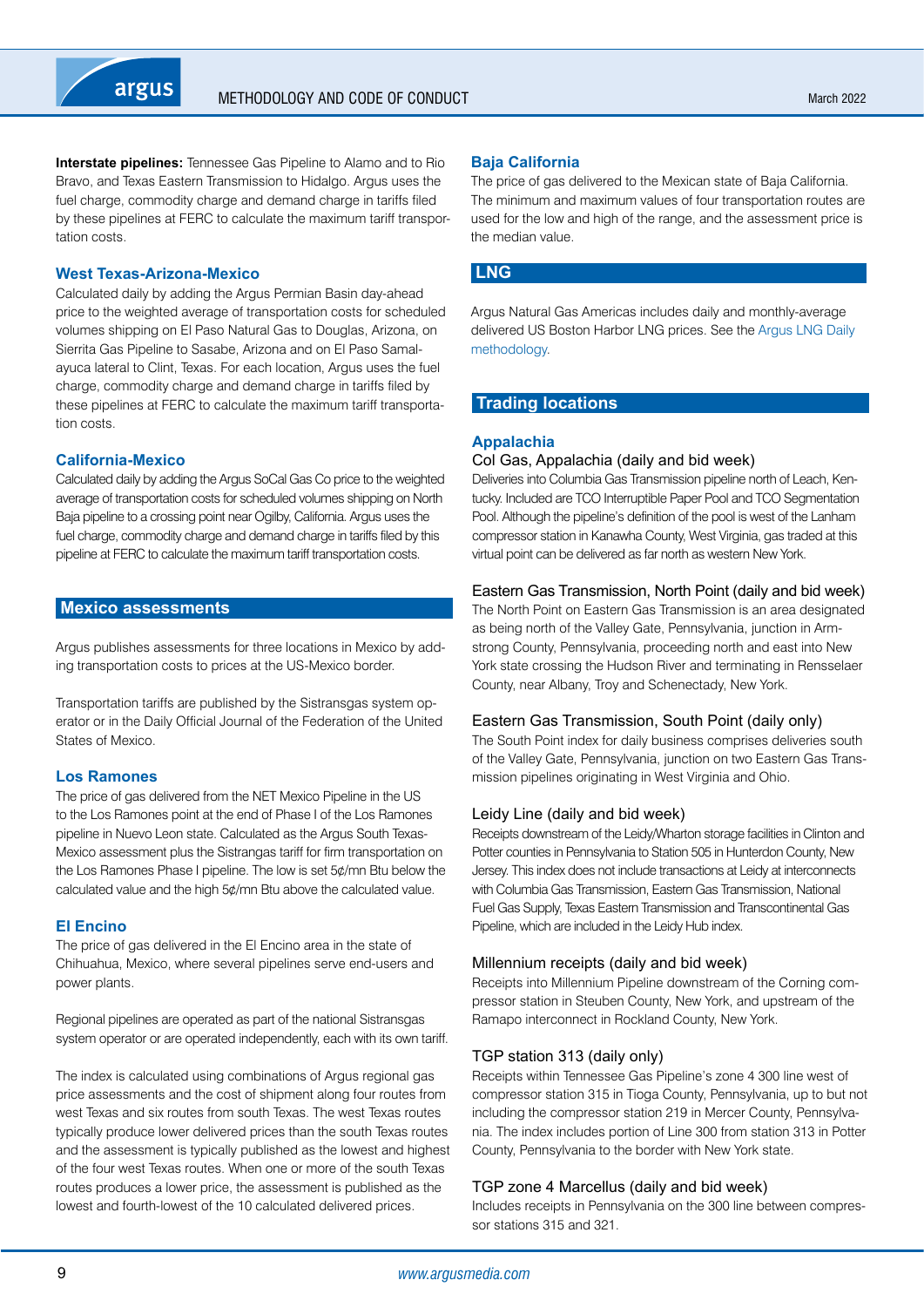## TGP zone 4 200 line (daily and bid week)

Receipts into Tennessee Gas Pipeline's 200 line in Ohio and Pennsylvania, as well as transactions at TGP's Station 219 pool. This replaces a previous index at TGP zone 4 Ohio.

#### TETCO M-2 receipts (daily and bid week)

The index will comprise receipts in market zone 2 of Texas Eastern Transmission, specifically: on the 24-inch line, from the interconnection at the Illinois-Indiana border near Southern Indiana Electric & Gas to the terminus of the line east of Sarahsville, Ohio; and on the 30-inch line, from the Kentucky-Tennessee border to the terminus of the zone in western Pennsylvania. This index changed from an all-zone index to include receipts only on September 10, 2012. Previously it was called TETCO M-2.

## **Northeast**

#### Algonquin Citygates (daily and bid week)

Deliveries from Algonquin Gas Transmission to citygates in Massachusetts, Connecticut and Rhode Island.

#### Cove Point supply (daily only)

Deliveries into the pipeline serving the Dominion Energy Cove Point LNG terminal in Lusby, Maryland. Includes all points of receipt into the Dominion Energy Cove Point terminal. The primary systems delivering gas to the Cove Point terminal are Eastern Gas Transmission, Columbia Gas Transmission and Washington Gas Light.

#### Iroquois, Waddington (daily and bid week)

Includes deliveries at the Waddington, New York, interconnect with the TransCanada mainline at the Canadian border into the Iroquois system.

#### Iroquois zone 2 (daily and bid week)

Zone 2 on Iroquois Gas Transmission commences south of the Wright compressor station in Delanson, New York, and terminates at the Hunts Point area of Bronx County, New York.

#### Niagara (daily only)

Deliveries or receipts on the Niagara Spur Loop Line, a pipeline operated by Tennessee Gas Pipeline in Niagara County, New York. Deliveries are either to Tennessee or National Fuel Gas Supply on the US side and TransCanada Pipeline on the Canadian side.

#### Portland NGTS delivered (daily only)

Deliveries off of the Portland Natural Gas Transmission System in Massachusetts, Maine and New Hampshire.

#### TGP zone 5 200 line delivered (daily only)

Deliveries off of the 200 line of Tennessee gas pipeline in zone 5 in New York state downstream of compressor station 245 in Oneida County to the border with zone 6 in Massachusetts. Includes deliveries into storage, other pipelines, local distributors and to directly connected power plants.

#### TGP zone 6 200 line (daily and bid week)

Deliveries on the zone 6 200 Line on Tennessee Gas Pipeline in Connecticut, Massachusetts, New Hampshire and Rhode Island.

## TETCO M-3 (daily and bid week)

Deliveries into zone M-3 on Texas Eastern Transmission, which commences at the Delmont compressor station in Westmoreland County, Pennsylvania, and terminates in New York City. Zone M-3 does not include transactions at the Leidy storage facility.

#### Transco zone 5 delivered (daily and bid week)

Deliveries from the pipeline in the area between the Georgia-South Carolina border, upstream of the suction side of station 140 located at Moore, South Carolina, and the Virginia-Maryland border, downstream of the discharge side of station 185 at Bull Run, Virginia. Includes stations 145, 150, 155, 160, 165, 170, 175, 180, 185. Deliveries from Dominion's Cove Point LNG terminal are not included.

#### Transco zone 5 North (daily and bid week)

Deliveries in zone 5 of the pipeline upstream of the suction side of station 165 and downstream of the discharge side of station 185 at Bull Run, Virginia. Deliveries from Dominion's Cove Point LNG terminal also are not included.

#### Transco zone 5 South (daily and bid week)

Deliveries in zone 5 of the pipeline in the area between the Georgia-South Carolina border, upstream of the suction side of station 140 located at Moore, South Carolina, and downstream of the discharge side of station 165 in Pittsylvania County, Virginia. The definition includes stations 145, 150, 155 and 160, and also the North Carolina lateral that extends eastbound from station 165 and includes station 167. Deliveries from Dominion's Cove Point LNG terminal also are not included.

#### Transco zone 6 non NY (daily and bid week)

Deliveries on Transcontinental Gas Pipe Line from the start of zone 6 at the Virginia-Maryland border to the Linden, New Jersey, compressor station. The index does not include deliveries to Public Service Electric & Gas in New Jersey.

#### Transco zone 6 non NY north (daily and bid week)

Deliveries from Transco north of Station 195 in York, Pennsylvania, and excludes deliveries at the Leidy Hub, on the Leidy Line and to citygates downstream of Linden, New Jersey. Transco zone 6 NY (daily and bid week) Includes all New Jersey and New York natural gas deliveries downstream of the Linden compressor station in Linden, New Jersey, to the New York citygate, including those to Public Service Electric & Gas, Keyspan Energy and Consolidated Edison Co. of New York.

#### Transco zone 6 NY (daily and bid week)

Includes all New Jersey and New York natural gas deliveries downstream of the Linden compressor station in Linden, New Jersey, to the New York citygate, including those to Public Service Electric & Gas, Keyspan Energy and Consolidated Edison Co. of New York.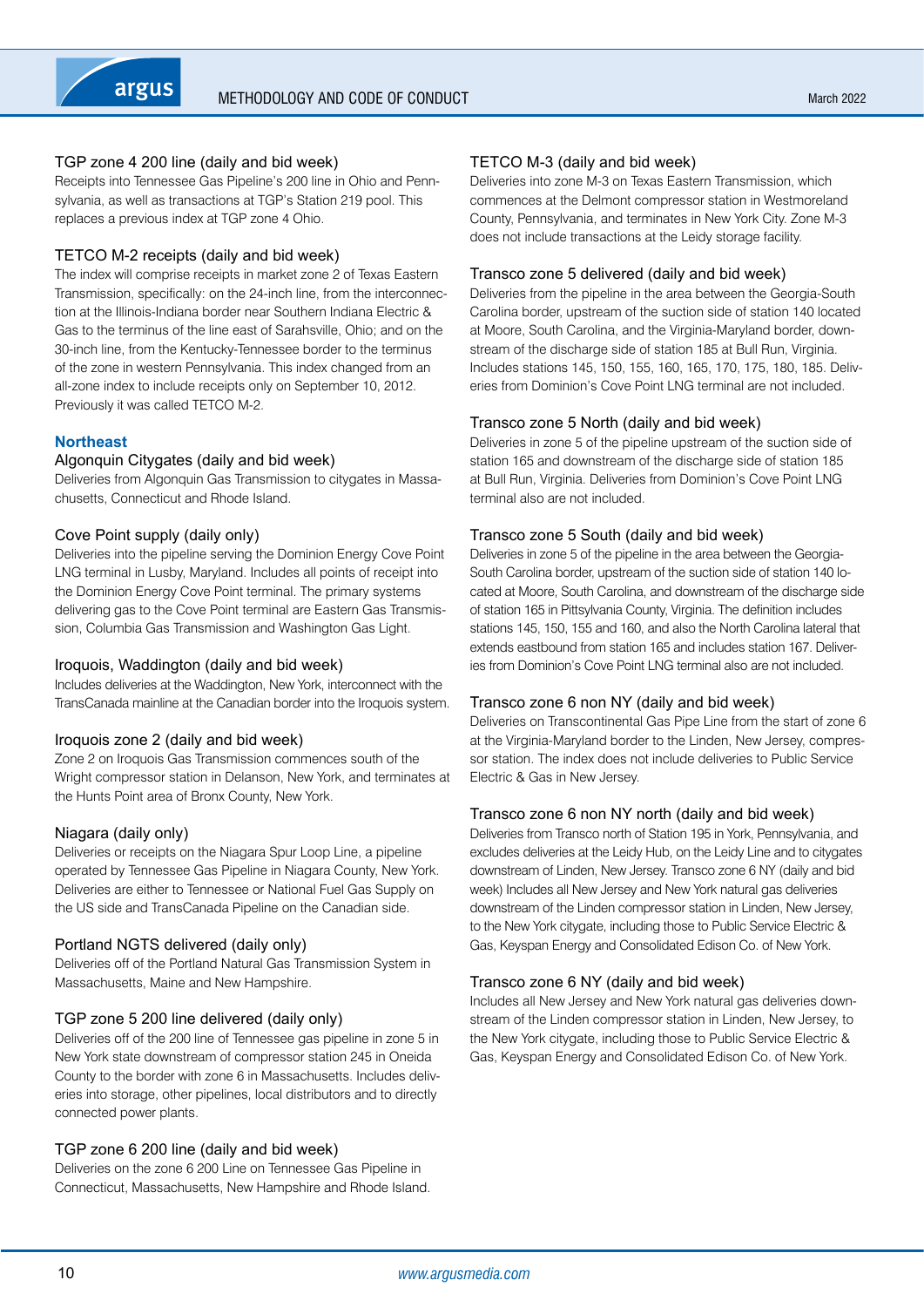## **Louisiana/Southeast**

## ANR, Louisiana (daily and bid week)

Deliveries into ANR Pipeline's southeastern zone on either of two laterals starting offshore Louisiana. The laterals are the offshore east lateral, which brings gas through the Patterson, Louisiana, compressor station, and the offshore west lateral, which starts with the High Island Offshore System and brings gas through the Grand Cheniere compressor station. The zone for the index terminates at the Eunice station in Louisiana.

## Columbia Gulf, La (daily and bid week)

This posting comprises the two south Louisiana lateral lines of Columbia Gulf Transmission onshore south Louisiana. The East Lateral delivers gas at Rayne from Venice, Louisiana, the onshore receipt point for gas produced offshore. The West Lateral includes receipts from points starting at Cameron, Louisiana, eastward to Rayne, and receipts of gas from offshore.

## Columbia Gulf Mainline (daily and bid week)

Includes receipts on Columbia Gulf Transmission on the mainline in Louisiana and Mississippi. The Mainline System begins at the Rayne compressor station near Lafayette, Louisiana, and ends at Leach, Kentucky.

## Egan (daily only)

Transactions at the Egan storage hub in Acadia Parish, Louisiana. The facility has interconnections with ANR Pipeline, Columbia Gulf Transmission, Florida Gas Transmission, Texas Gas Transmission, Tennessee Gas Pipeline, Trunkline Gas and Texas Eastern Transmission.

#### FGT Citygates (daily only, assessment)

Calculated by adding the Florida Gas zone 3 daily index to a volumeweighted average of transportation basis deals to the Florida market area which are reported to Argus separately by market participants. Transportation basis deals have a distinct price and volume for the value of natural gas transportation in an area starting in Santa Rosa county, Florida, and continuing to the terminus of Florida Gas Transmission. The volume-weighted average for the transportation basis deals is calculated at the close of each day for day-ahead trading.

#### Florida Gas, zone 2 (bid week only)

Receipts into Florida Gas Transmission zone 2, downstream of compressor station 7 in Acadia Parish, Louisiana, to station 8. Also includes deliveries from the White Lake Lateral and from the Chacahoula Lateral.

## Florida Gas zone 3 (daily and bid week)

Receipts into Florida Gas Transmission downstream of compressor station 8 in East Baton Rouge Parish to the zone boundary in Santa Rosa County, Florida, on the upstream side of compressor station 12. Includes receipts into FGT from various pipelines in Mobile Bay.

#### Gulf South Expansion (daily and bid week)

Receipts into Gulf South Pipeline in the part of its system beginning in northeast Texas north of Carthage and ending at the Rock Springs meter in eastern Alabama. The index includes receipts into the pipeline in pooling areas 16, 17, 18 and 19.

#### Henry Hub (daily and bid week)

The Henry Hub is located at Sabine Pipe Line's Henry Gas Processing Plant in Vermillion Parish, Louisiana. The hub interconnects the following pipelines: Acadian Gas Pipeline, Columbia Gulf Transmission, Dow Pipeline, Jefferson Island Storage Hub, Gulf South Pipeline, Natural Gas Pipe Line, Sea Robin Pipeline, Southern Natural Gas, Texas Gas Transmission, Transcontinental Gas Pipeline, Trunkline Gas and Sabine's mainline.

## NGPL Louisiana (bid week)

Includes all points of receipt into Natural Gas pipeline between compressor station 344 in Jefferson county, Texas, to the terminus of the line in Vermilion Parish, Louisiana, at Erath and the Henry Hub.

#### Pine Prairie (daily and bid week)

The Pine Prairie index covers deliveries to and receipts from the Pine Prairie Energy Center, a salt cavern storage facility in Evangeline Parish, Louisiana.

#### SoNat La (daily and bid week)

Receipts into Southern Natural Gas Company's zone 0 in Louisiana, which includes deliveries from three pipeline laterals in the state. The first eastern lateral begins at Plaquemines Parish in eastern Louisiana and extends northwest to an interconnect with the western pipeline lateral at Washington Parish near the Louisiana-Mississippi border. The second western Louisiana lateral runs from St. Mary Parish in southern Louisiana to Washington Parish, while the third lateral extends from the Texas-Louisiana border at Desoto Parish, including the Logansport compressor station, running northeast to the Mississippi border at East Carol Parish in northern Louisiana.

## TETCO E La (daily and bid week)

Receipts from the Opelousas compressor station in east Louisiana, northward to points south of the Kosciusko compressor station in Mississippi. Deliveries into the 30-inch Venice line, which runs from the offshore Gulf of Mexico to the New Roads compressor station, just downstream of the Opelousas station in St. Landry Parish, Louisiana, are also included in this zone.

#### TETCO W La (daily and bid week)

Receipts into the pipe from the Vidor, Texas, compressor station up to, but not including, the Opelousas, Louisiana, station. The Cameron Line is included.

## TGP La 500 Leg (daily and bid week)

Includes all points of receipt into the pipe's 500 Leg in zone L in southeast Louisiana which are south of station 534 in Purvis, Mississippi. Also included are all receipt points east of mainline valve 515 in Centerville, Louisiana, and receipt points east of Vermillion 245C on the Blue Water Header System in the Gulf of Mexico.

#### TGP La 800 Leg (daily and bid week)

Includes all points of receipt into the pipe's 800 leg in zone L south of compressor station 834 in Winnsboro, Louisiana, including all points of receipt on the west side of the mainline valve 515 in Centerville, Louisiana. Also included are all points of receipt west of Vermillion 245C on the southwest and west leg of the Blue Water Header System in the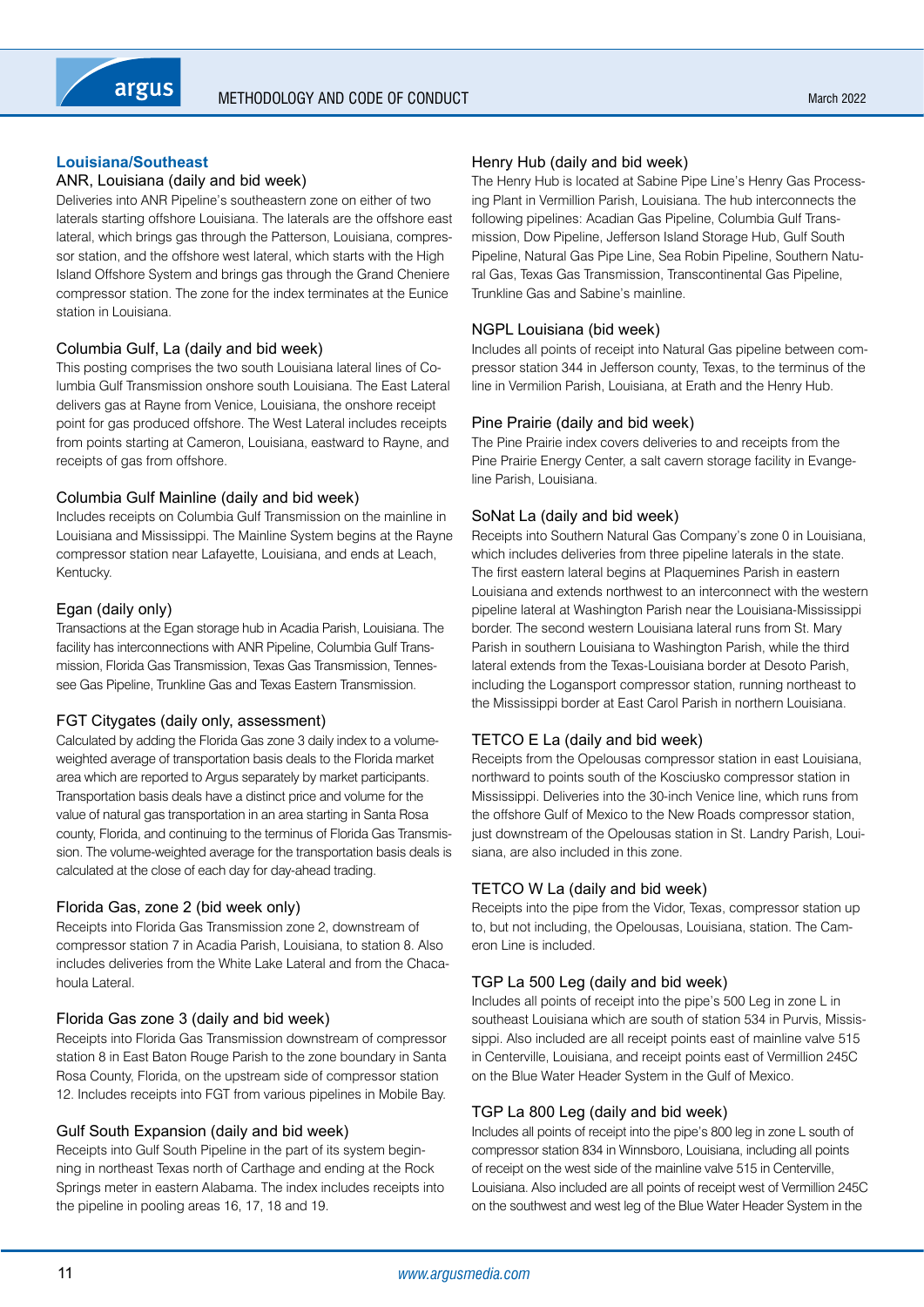Gulf of Mexico as well as all points of receipt on the Kinder-Sabine Line No. 800-1, and all points of receipt on Linder-Natchitoches Line No. 510-1 south of Station 40 in Natchitoches, Louisiana.

## TGP zone 1, 100 leg (daily only)

Receipts on Tennessee Gas pipeline on the 100 leg, which starts at Station 40 in Natchitoches, Louisiana, proceeds north through Arkansas and Mississippi and ends at Station 87 at Portland, Tennessee at the Kentucky border.

## TGT zone 1 (daily and bid week)

Deliveries into Texas Gas Transmission starting south of the Pineville compressor station in Rapides Parish, Louisiana, continuing northeast to the beginning of zone 2 in Crockett County, Tennessee. TGT zone 1 has interconnects with ANR, Enable Energy, Crosstex, Mississippi River Transmission, Regency Intrastate Gas, Reliance Energy, Southern Natural Gas, Texas Eastern Transmission, Trunkline and Gulf South.

## Transco zone 3 (daily and bid week)

This zone on Transcontinental Gas Pipeline includes receipts on all facilities located north of the compressor station No. 45 in Beauregard Parish, Louisiana, up to and including compressor station 65 at St. Helena Parish, Louisiana. Also included are deliveries into Transco's Central Louisiana Gathering System and the Southeast Louisiana Gathering System. The zone includes stations 50, 60, 62 and 63.

## Transco zone 4 (daily and bid week)

This zone on Transcontinental Gas Pipeline includes receipts on facilities located north of compressor station 65 at St. Helena Parish, Louisiana, to the Georgia-South Carolina state boundary, excluding all of Transco's facilities located in zone 4A. The zone includes stations 70, 80, 90, 100, 105, 110, 115, 120, 125 and 130. The index also includes deliveries from BP's Destin pipeline. Zone 4A includes all of Transco's facilities located on the Mobile Bay Lateral north of compressor station 82 to an interconnection with Transco's mainline near Butler in Choctaw County, Alabama.

#### Trunkline, La. (daily and bid week)

This index comprises all receipts in Louisiana upstream of the Longville compressor station. The index incorporates both East Louisiana zone and West Louisiana zone deliveries. The pipe's East Louisiana zone includes receipts at Terrebonne Parish from offshore Gulf of Mexico gas production facilities. The zone extends north and west from the Patterson compressor station in St. Mary Parish to just east of the Kaplan compressor station in Vermillion Parish, the demarcation line between the east and west Louisiana zones. The pipe's West Louisiana zone includes receipts from an offshore Gulf Coast lateral that delivers supply to Kaplan, where it joins a second lateral. The pipeline in this zone proceeds to just south of the Longville compressor station in southwestern Louisiana.

## Trunkline Z1A (daily and bid week)

Trunkline zone 1A extends from the Longville compressor station in Louisiana to the Dyersburg station in Tennessee. Transactions done at the zone 1A pool are also included.

#### **East Texas**

#### Carthage (daily and bid week)

The Carthage hub in Panola County, Texas, owned and operated by DCP East Texas Holdings. The pipelines that can receive gas at the hub are Atmos Pipeline, Enable East, Energy Transfer Fuel, Enterprise Texas, Gulf South Pipeline, Lone Star Pipeline, Southern Natural Gas, Kinder Morgan Texas Pipelines, Mississippi River Transmission, Tennessee Gas Pipeline, Texas Eastern and Transmission Texas Gas Transmission.

#### Florida Gas zone 1 (daily only)

Receipts into zone 1 of Florida Gas Transmission, which starts in Refugio County, Texas and ends in Eunice, Louisiana, at meter number 94449 in Acadia Parish.

## Houston Ship Channel (all) (daily and bid week)

The Houston Ship Channel (all) index includes transactions for deliveries to end users in the Houston Ship Channel, deliveries from intrastate pipelines in Harris, Chambers, Galveston and Liberty counties in Texas, and trade at any virtual meter and paper pool in the area. The Ship Channel is an area from the north end of the Galveston Bay to the channel's turning basin.

#### Katy Hub (daily and bid week)

Enstor's Katy Storage Hub. Receipts and deliveries may be made from Tennessee Gas Pipeline, Oasis Pipeline, Transcontinental Gas Pipeline, Natural Gas Pipe Line, Dow Pipeline, KM Texas Pipeline, Houston Pipe Line, Duke Energy, KM Tejas Pipeline, Atmos Texas Pipeline, Gulf South Pipeline and the Houston Ship Channel. Deliveries can be made to Trunkline Gas.

## Moss Bluff (daily only)

Transactions at the Moss Bluff storage hub in Liberty County, Texas. The facility has interconnections with Enterprise Texas, Houston Pipeline, Kinder Morgan Texas, Kinder Morgan Tejas, Natural Gas pipeline and Texas Eastern Transmission.

## NGPL, TexOk zone (daily and bid week)

Includes deliveries into Natural Gas Pipe Line from the Texas-Louisiana border in Jefferson County, Texas, to Montgomery County, Texas. The zone also includes the line segment to Cass County, Texas, and to Carter County, Oklahoma. NGPL's Gulf Coast pooling point is included.

## TGP Zone 0 North (daily only)

Includes gas delivered upstream of compressor station 17 to the Zone 0 pooling point in Natchitoches Parish, Louisiana. Zone 0 North also includes the lateral from Carthage, Texas, ending in Natchitoches Parish.

#### Tolar hub (daily only)

Transactions at the Tolar Hub in Hood County, Texas. The hub connects the Worsham-Steed gas storage facility to Atmos pipeline, Enbridge, ETC Cleburne, North Texas pipeline and NorTex.

## Transco zone 2 (daily and bid week)

This zone on Transcontinental Gas Pipeline includes receipts at all facilities located north of the pipeline's compressor station No. 30 in central Wharton County, Texas, up to and including compressor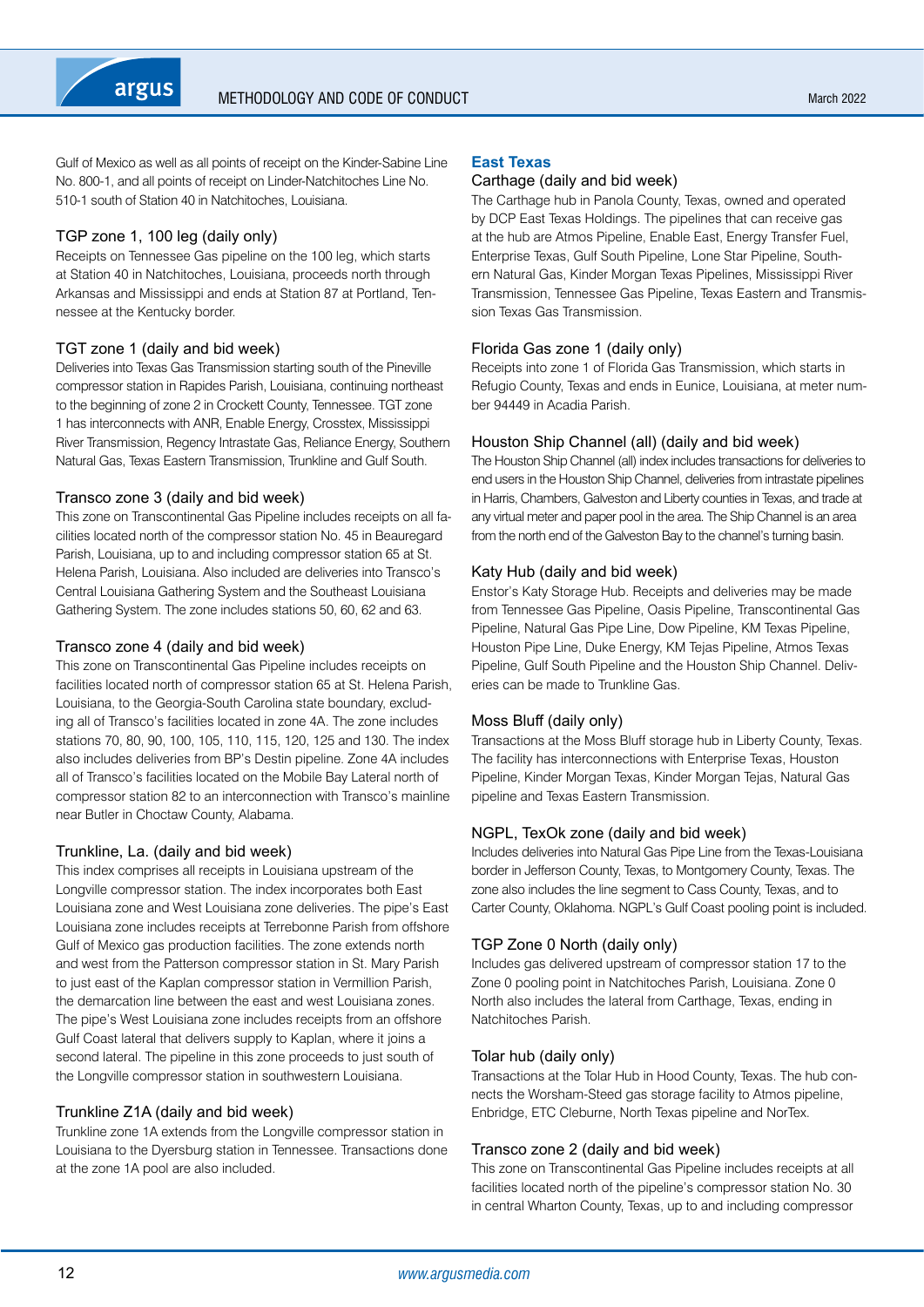

station No.45 in Beauregard Parish, Louisiana. Also included in this zone are receipts into Transco's Southwest Louisiana Gathering System, North High Island System and Transco's facilities upstream or in the vicinity of the High Island Offshore System and the U-T Offshore System. The zone includes stations 35 and 40.

## **South Texas**

#### TETCO South Texas zone (daily and bid week)

The South Texas zone comprises receipts in the following pipelines: the 30-inch line, which commences at the Mexico-Texas border and proceeds east to connections west of the Vidor, Texas, compressor station; and the 24-inch pipeline that runs from the Hagist Ranch compressor station to points south of the Huntsville compressor station.

#### TGP zone 0 South (daily and bid week)

The index comprises gas delivered into Tennessee from the Mexican border in McAllen county, Texas, through compressor station 17 in Wharton county, Texas.

## Tres Palacios (daily only)

This index is comprised by transactions at the Tres Palacios hub in Matagorda County, Texas. The hub interconnects with the following pipelines: Central Texas Gathering System, the Channel Industries-Houston pipe line joint venture facilities, Enterprise Texas pipeline, Florida Gas transmission, the Kinder Morgan Houston Central processing plant complex, Natural Gas pipe line, Tejas pipeline, Tennessee gas pipeline and Texas Eastern transmission.

#### Transco zone 1 (daily and bid week)

This zone on Transcontinental Gas Pipeline includes receipts at or south of the pipeline's compressor station No. 30 in Wharton County, Texas. The zone also includes Transco's 24-inch mainline from Wharton to Hidalgo County, Texas, the 24-inch McMullen lateral that commences in McMullen County, Texas, and offshore Gulf of Mexico production from the Padre Island and Central Texas Gathering System Laterals. The zone includes stations 4, 5 and 20.

#### **Midcontinent**

#### ANR, Oklahoma (daily and bid week)

Receipts in ANR Pipeline's Southwest Area, which comprises spurs commencing at the Custer compressor station in Custer County, Oklahoma, and the Sherman plant at the Texas-Oklahoma border, These spurs meet at the Southwest mainline at the Greensburg, Kansas, compressor station. The segment of pipe between Custer and Sherman is also included, as well as other sections of ANR south of Greensburg.

#### Enable East (daily and bid week)

The Enable Gas Transmission system includes deliveries into six distinct Pooling Areas, four of which have distinctly different pricing characteristics. The majority of liquidity on the EGT system is centered in the Neutral and North Pooling Areas, which are included in the Argus Enable East index. This index was renamed from CenterPoint in December 2013. The six Pooling Areas are the Flex or Neutral Pooling area, the North Pooling Area, the South Pooling Area, the Line CP Pooling Area, and the West 1 and West 2 Pooling Areas. The southern pool trades at a premium, and is not included in this index. All pools are described below for clarity.

#### **Flex or Neutral Pooling Area (included)**

The Flex or Neutral Pooling Area is the area containing all receipt points on EGT's transmission mainlines, and lines connected at Pittsburg, Latimer, Haskell, and Pushmataha counties in Oklahoma.

#### **North Pooling Area (included)**

The North Pooling Area includes all receipt points on EGT's transmission mainlines, and lines connected there, located at points east of the eastern terminus of the Neutral Pooling Area and north of Line AC.

#### **South Pooling Area (not included)**

The South Pooling Area includes all receipt points on EGT's transmission mainlines, and lines located east of the eastern terminus of the Neutral Pooling Area and south of, and including, Line AC, with the exception of the area defined as the Line CP Pooling Area.

#### **West Pooling Area #1 (not included)**

The West Pooling Area #1 includes all receipt points on EGT's transmission mainlines, and lines connected at points west of the Amber Junction compressor station.

## **The West Pooling Area #2 (not included)**

The West Pooling Area #2 represents an area containing all receipt points on EGT's transmission mainlines, and lines connected at points east of the Amber Junction compressor station and west of the western terminus of the Neutral Pooling area. Line CP represents deliveries into EGT's 42-inch diameter pipeline extending from Duke Energy's Carthage hub area in east Texas to EGT's Perryville Hub in northeast Louisiana.

#### NGPL, Amarillo (daily only)

The Amarillo Pool on Natural Gas Pipe Line commences in Gage County, Neb., on the Amarillo mainline at compressor station 106 and terminates at station 109 in Keokuk County, Iowa.

#### NGPL, Midcontinent (daily and bid week)

Includes receipts into the Natural Gas Pipe Line from compressor station 155 in Wise County, Texas, northwest to connections with NGPL's Amarillo System at station 112 in Moore County, Texas. The Midcontinent zone also includes the pipeline segment from Moore County to compressor station 106 in Gage, Neb. Also included are deliveries into the NGPL "Triangle" which is formed as the pipeline runs southeast from station 103 in southwestern Kansas, to connections with NGPL at station 156 in Kiowa County, Oklahoma.

#### Oneok, Oklahoma (daily and bid week)

Includes deliveries into Oneok's single pricing pool for gas coming from several large gathering systems. This gas is gathered primarily in the east-central part of Oklahoma in Pittsburg and Haskell counties and also from the west-central part of the state in Blaine, Canadian and Grady counties.

#### Panhandle Oklahoma Mainline (daily and bid week)

Includes transactions done into Panhandle Eastern Pipe Line's Field zone in Texas, Oklahoma, and Kansas, from two laterals located south of the Haven, Kansas compressor station. The first lateral runs in a northeast direction from the Texas and Oklahoma panhandles and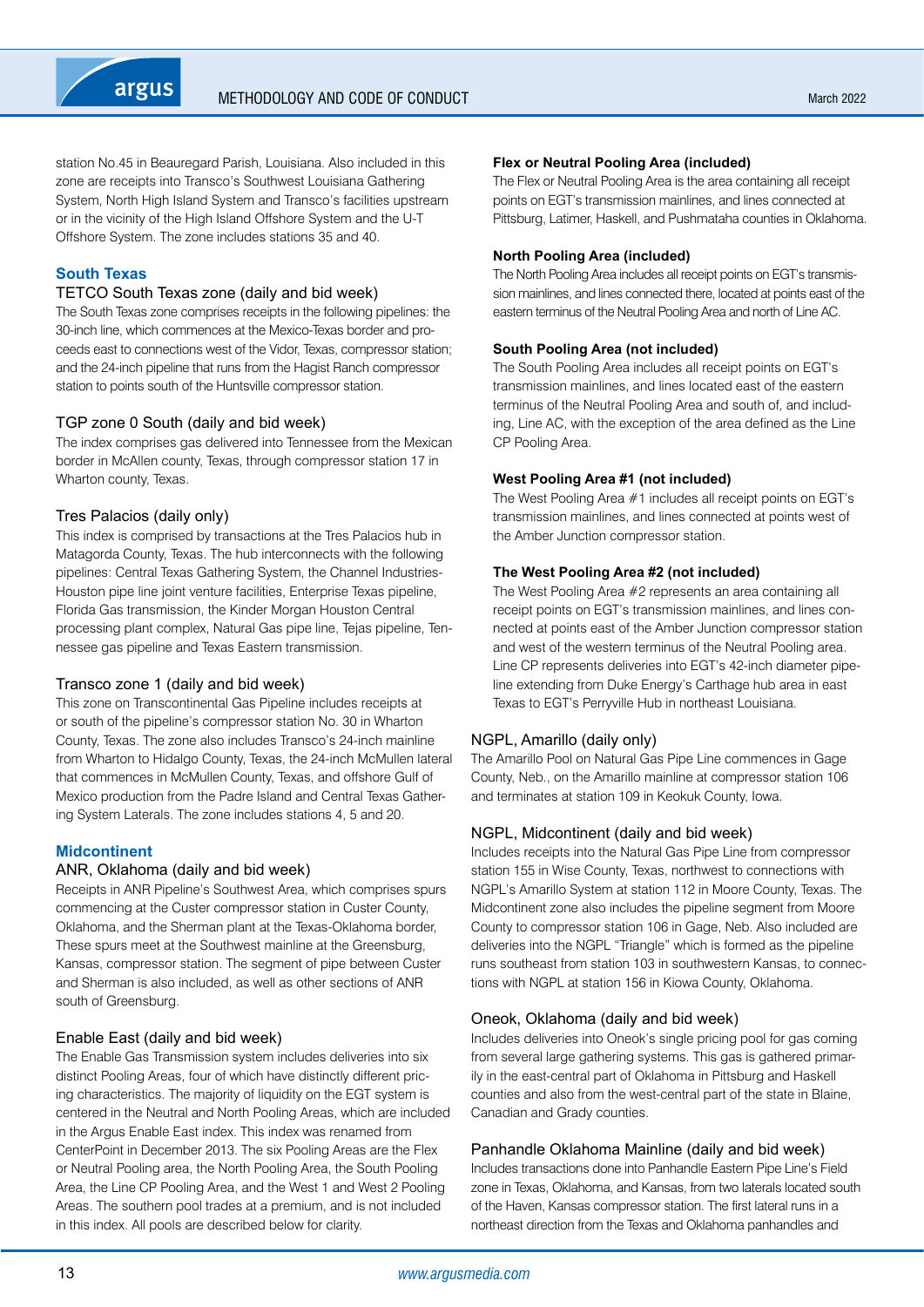

southwest Kansas, including Sunray, Hansford, Liberal and Greensburg compressor stations, while the second lateral connects with Haven from points in central and western Oklahoma, including the Cashion, Seiling and Alva compressor stations. Deliveries to Haven, the beginning of Panhandle Eastern's Market zone, are not included.

#### Southern Star (daily and bid week)

The Southern Star index includes receipts into the system in Texas, Oklahoma and Kansas.

#### **Upper Midwest**

#### Alliance, into interstates (daily only)

Deliveries from the Alliance Pipeline into ANR Pipeline, Natural Gas Pipe Line, Midwestern Gas Transmission and Vector Pipelines at the Aux Sable station in Illinois.

#### ANR ML7 (daily and bid week)

Deliveries into ANR Pipeline's northern zone, called ML7, which commences at the Sandwich compressor station in Illinois and proceeds to Wisconsin, Michigan and Ohio. The northernmost point is the Crystal Falls station in Wisconsin. The ML7 zone comprises an area east to the Defiance station in Ohio and to the Orient storage field in Michigan.

#### Chicago Citygates (daily and bid week)

Citygate deliveries to the Chicago, Illinois, metropolitan area of the following LDC systems: Peoples Gas Light and Coke, Nicor Gas, North Shore Gas and NIPSCO.

#### Chicago Nicor (daily and bid week)

Deliveries into Nicor Gas.

#### Chicago Nipsco (daily and bid week)

Deliveries into Northern Indiana Public Service Company.

#### Chicago Peoples (daily and bid week)

Deliveries into Peoples Gas Light & Coke.

#### Consumers Citygates (daily and bid week)

Deliveries to all citygate stations on the local distribution company network of Consumers Energy in Michigan.

#### Emerson, Viking GL (daily and bid week)

Transactions from TransCanada's mainline at Emerson, Manitoba into Great Lakes Gas Transmission and into Viking Gas Transmission.

#### Lebanon (daily and bid week)

Deliveries into or receipts from any of the following pipelines in the Lebanon, Ohio, area: Texas Gas Transmission, ANR Pipeline, Texas Eastern Transmission, Panhandle Eastern, Columbia Gas Transmission, Eastern Gas Transmission and Rockies Express Pipeline.

#### Mich Con Citygates (daily and bid week)

Deliveries to any of the 180 citygates of Michigan Consolidated Gas Co. in Michigan, including stations in Michigan's Upper Pensinsula, Alpena area, Traverse City area, Petoskey, Grand Rapids area, the Muskegan area, Luddington and in the South East, including the Wayne and Washtenaw areas. MichCon is an operating subsidiary of DTE Energy.

#### NGPL Iowa-Illinois (daily only)

Receipts in the Iowa-Illinois receipt zone of Natural Gas Pipe Line, from compressor station 108 in Keokuk County, Iowa, into all area served by the pipeline in Illinois. The index does not include transactions at the citygates of local distribution companies that comprise Chicago Citygates indexes.

#### Northern Border Ventura Transfer (daily only)

This index comprises gas traded on Northern Border Pipeline at Ventura, Iowa, that is not traded for delivery into Northern Natural Gas.

#### NNG Demarc (daily and bid week)

Demarcation on Northern Natural Gas is the pooling point for shippers on Northern Natural looking to aggregate natural gas receipts from the field area before further flow downstream to the market area. The point is at Clifton Station in Clay County, Kansas.

#### NNG Ventura (daily and bid week)

Deliveries at the Ventura pooling point on Northern Natural Gas in Hancock County, Iowa. Supply may be received either from the field zones of Northern Natural or at the interconnect from Northern Border Pipeline.

#### REX Moultrie-NGPL (daily and bid week)

Deliveries into Natural Gas Pipe Line from Rockies Express in Moultrie County, Illinois.

#### REX Shelby-ANR (daily and bid week)

Deliveries into ANR Pipeline from Rockies Express in Shelby County, Indiana.

#### REX zone 3 (daily and bid week)

Deliveries off of Rockies Express pipeline into other pipelines in zone 3, from Audrain County, Missouri up to but not including its terminus in Monroe County, Ohio, at the Clarington hub.

#### Rover, delivered (daily)

Deliveries from Rover pipeline into ANR pipeline and Panhandle Eastern pipeline in Defiance County, Ohio.

#### **Rockies/Northwest**

#### Cheyenne (daily and bid week)

Production in eastern Wyoming can be delivered into either Trailblazer Pipeline, Rockies Express Pipeline, Public Service Company of Colorado or Colorado Interstate Gas at the Cheyenne Hub in Colorado. The hub is operated by CIG.

#### CIG Rocky Mountains (daily and bid week)

Receipts into Colorado Interstate Gas' 20-inch, 22-inch and 24-inch mainlines in Wyoming and Colorado. Also included are a segment in Utah and a 16-inch lateral in Wyoming. Not included are deliveries or receipts into CIG's system at points south of Cheyenne, Wyoming, along the front range of Colorado and into Kansas, Oklahoma and Texas.

#### GTN, Kingsgate (daily only)

This interconnection is at the US-Canada border near Kingsgate, B.C., in Boundary County, Idaho. Deliveries are from Foothills Pipeline into Gas Transmission Northwest.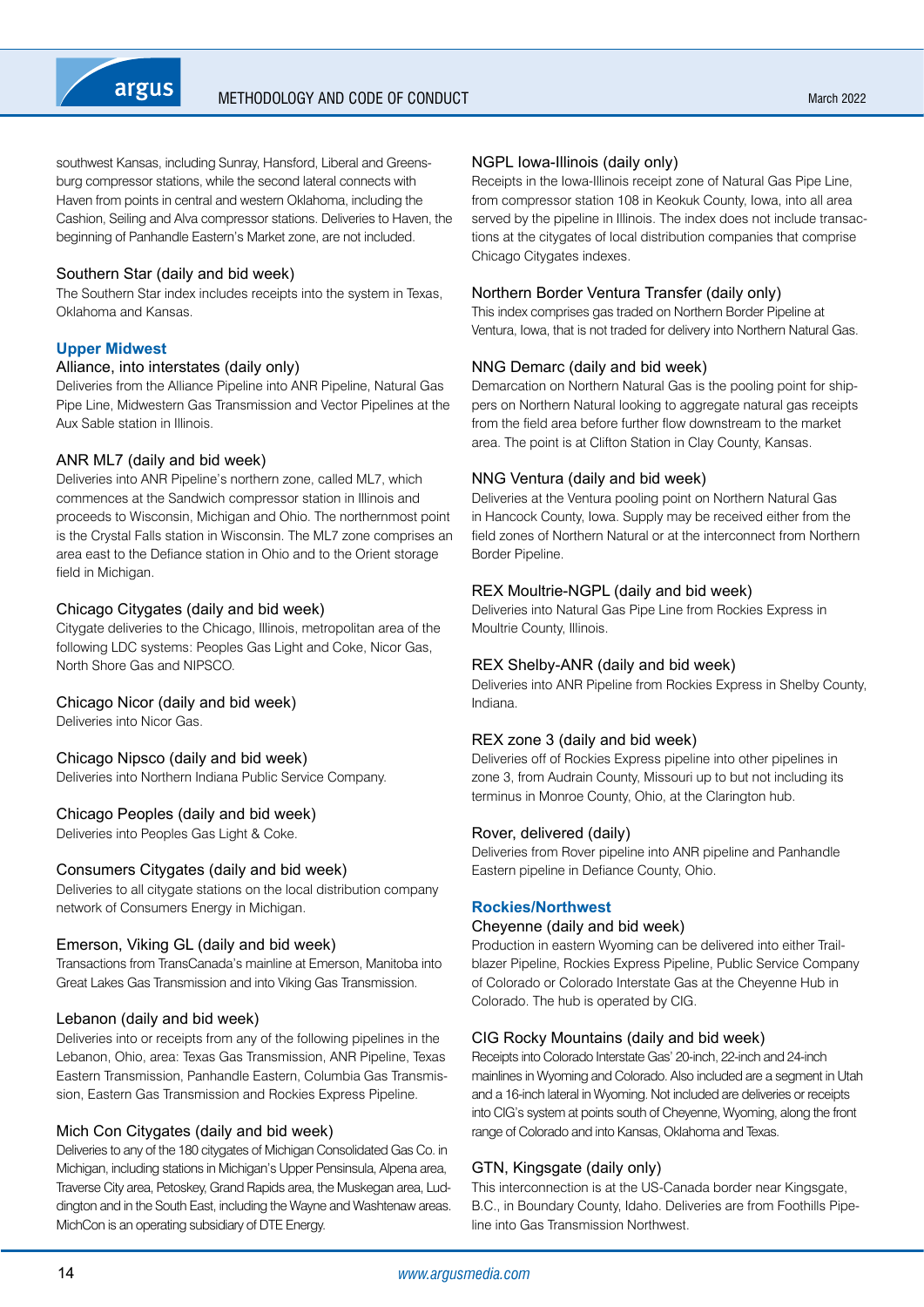## Kern River receipts (daily and bid week)

This point includes transactions done along the Kern River Gas Transmission pipeline in Wyoming but not including deliveries at the Opal tailgate, which trades at a premium to other receipt points. Kern River receipts includes: Anschultz Ranch, Carter Creek, CIG at Muddy Creek, Clear Creek, Goshen, Northwest Pipeline at Muddy Creek, Overland Trail, Overthrust, Painter, Questar Roberson Creek and Whitney Canyon.

## Northwest Wyoming (daily only)

This point includes transactions on Northwest Pipeline in Wyoming only, from the Green River compressor station to the Kemmerer compressor station, including deals done at Opal.

## Northwest, s. of Green River (daily only)

Receipts into Northwest Pipeline in a segment from the Green River, Wyoming, compressor station to the La Plata interconnection with El Paso Natural Gas in the San Juan Basin in La Plata County, Colorado. Included are deliveries from Clay Basin storage, the Piceance Basin and the Ignacio processing plant.

## NWPL, Rocky Mountains (bid week only)

Includes receipts into Northwest Pipeline mainline in the states of Wyoming, Utah and Colorado. The region includes transactions on the pipeline between the Kemmerer compressor station in Wyoming and the Moab compressor station in southern Utah. This index includes both the Rocky Mountains and the Wyoming pools as defined by Northwest Pipeline, and all deals done at Opal and Muddy Creek.

## Northwest Sumas (daily and bid week)

The Canadian border region on Northwest Pipeline includes receipts into the pipeline from Westcoast Energy at the Huntingdon, B.C.- Sumas, Washington, connection at the US-Canadian border.

## Opal (daily and bid week)

Any transactions done from the Opal tailgate to the Muddy Creek compressor station in Wyoming on Kern River Gas Transmission. Operator Williams allows gas traded at this point to be delivered into any connecting pipeline: Northwest Pipeline, Colorado Interstate Gas, Overthrust, Rockies Express or Questar Gas Pipeline. Trades done at Opal that are not for delivery into a specific pipeline are included in the Opal index. There is no transportation premium between Opal and Muddy Creek.

## PG&E Citygates (daily and bid week)

Purchases or sales at the Pacific Gas & Electric citygates. Deliveries come from the Redwood, Silverado or Baja paths or with Mission Path onstream transportation.

## PG&E Malin, Oregon (daily and bid week)

Deliveries into the Pacific Gas & Electric system at the Malin interconnection from either Gas Transmission Northwest or Tuscarora Pipeline. The index was expanded in August 2011 to include receipts at Onyx Hills from Ruby Pipeline into the PG&E Redwood Path.

## Stanfield (daily only)

Deliveries from Gas Transmission Northwest into Northwest Pipeline at the Stanfield, Oregon, compressor station.

## White River Hub (daily and bid week)

The White River Hub is a joint venture between Questar and Enterprise Products Partners. It runs from Enterprise's Meeker processing facility, which gathers gas from the Piceance Basin in northwest Colorado, south to interconnect with Rockies Express and TransColorado Gas Transmission and east to connect with Questar Pipeline at Greasewood, along with Northwest Pipeline, Colorado Interstate Gas and Wyoming Interstate Co.

## **Canada**

## Alliance Trading Pool (daily)

The pool is a virtual marketplace for buyers and sellers on Alliance pipeline to transact in British Columbia, Alberta and Saskatchewan. Receipts and deliveries can occur for pool transactions at Alliance points in Canada.

## Dawn, Ontario (daily and bid week)

Deliveries from the Union Gas Dawn Facility, a hub around several depleted reservoir storage pools in Ontario, into major interconnects including TransCanada, Vector, Enbridge, Great Lakes Gas Transmission, Consumers Energy, Panhandle Eastern and into Dawn storage. Deliveries at Parkway are not included.

## NIT/AECO (daily and bid week)

The AECO gas storage business in Alberta, Canada, is comprised of facilities at Suffield and Countess (owned by Niska Gas Storage). Although the AECO facilities are geographically dispersed across Alberta, the toll design of Nova Gas Transmission means that they function commercially as the same point. The index price is reported in Canadian dollars per gigajoule and \$/mmBtu using the Royal Bank of Canada Noon day rate with a conversion factor of 1mmBtu  $= 1.054615$  gigajoules.

## NIT/AECO basis (bid week only)

This index includes deals done at AECO during bid week on a basis to the Nymex month-ahead value on the third day of bid week.

## Empress (daily and bid week)

The Empress index is constituted by tailgate gas from a variety of processing facilities in southeastern Alberta near the Saskatchewan border, on the eastern terminus of the Nova system, also known as TransCanada's Alberta system. Gas processed at Empress is shipped either on TransCanada's mainline or Foothills Pipeline. The index price is reported in Canadian dollars per gigajoule.

#### Westcoast station 2 (daily and bid week)

Deliveries into Westcoast Energy at compressor station 2 in British Columbia. The price is reported in Canadian dollars per gigajoule and \$/mmBtu.